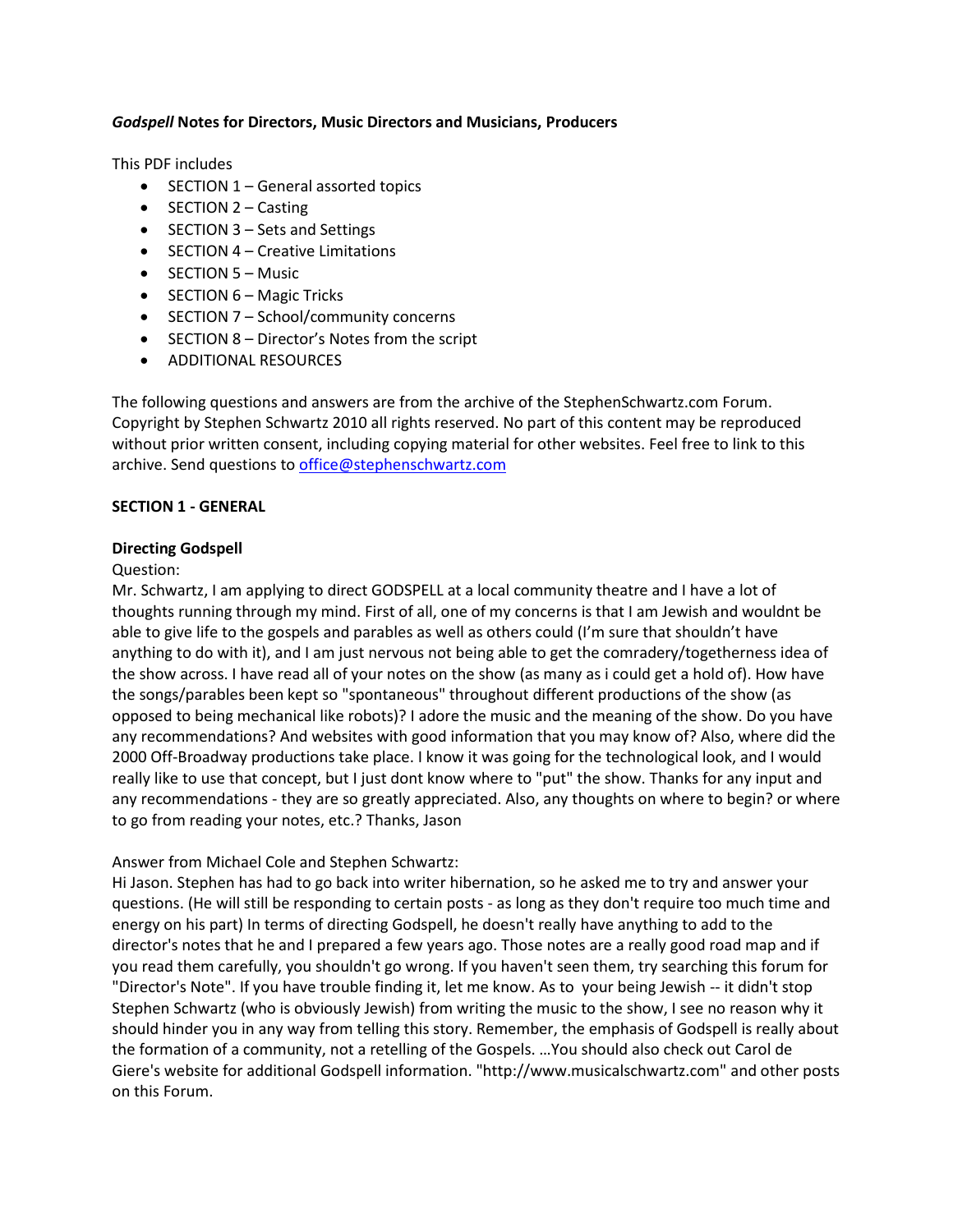#### **"God" spell intent**

#### Question:

Does anyone know if Godspell was written with the heavily religious content in mind? I was in a production of it previously and was amazed at the spiritual impact it had upon my life. In listening to the 20th Anniversary radio spot, many former cast members say the same thing. The show is amazing on its own but has the power to do SO much in the right director and casts' hands. Was this the original intent? I will be directing the show this fall and the irony of Mr. Schwartz's comments in the front where it states "Godspell is a deceptively difficult show to direct" is highly ironic as I find it to be one of the most difficult. So many things to consider...It was written during a time of political tumult (much like we have today).

Should it be directed to give the same hope and direction that it did in the 70's or should it just be for the entertainment of the masses? It has always seem to me that it was a covert way to bring Christ's message to the masses. It's entertaining, uplifting and overall enjoyable and can either be overly "preachy" or mock the story that it presents. I obviously don't want to mock the Bible but am not sure if my religious beliefs should affect how the show is performed (i.e. Personally, I don't think an aetheist could portray Jesus)... There's a very thin line that makes the show ultimately enjoyable while sending a very important message. Should I go into this show with the message in mind? I'm just scared of a potentially great show!

### Response from Forum Visitor

Hi - You obviously are thinking carefully about this show. It's good to take care with it, but at the same time, I believe that what is actually communicated to the audience is the joy and love that the performers experience. Stephen Schwartz tends to speak of the show in terms of its community building message. That's what's happening in the subtext. It's also happening between the actors through the process of creating the show. By working together with the director to create their version of the musical (within the guidelines of the script), the message gets built into the fabric of the performance. So it's not all up to you. In a way, part of your job is to let the cast enjoy while holding them within some reasonable boundaries. The music itself and the antics provide a vehicle for the message of joy. The show was never intended as a mockery in any way. The clown aspect is about using that imagery to convey the real content of the original Biblical message.

### **Godspell Kiss**

### Question:

What is the reasoning for having Jesus kiss Judas, rather than the other way which is more commonly accepted?

### Answer from Stephen Schwartz:

The point is that Jesus is forgiving Judas in advance for what he is about to do, and that this forgiveness is the hardest thing of all for Judas to bear. That is why the kiss "burns" Judas. In other words, GODSPELL is about forgiveness more than it is about betrayal (which is why GODSPELL is different than, say, THE PASSION OF THE CHRIST.)

#### **Killing Jesus????!**

### Question:

Well this is a strange one but...I'm hoping to get some flashes of inspiration! I know that in the original Godspell Jesus is killed on an electric fence (so the idea of a crucifixion is more visual than literal as he is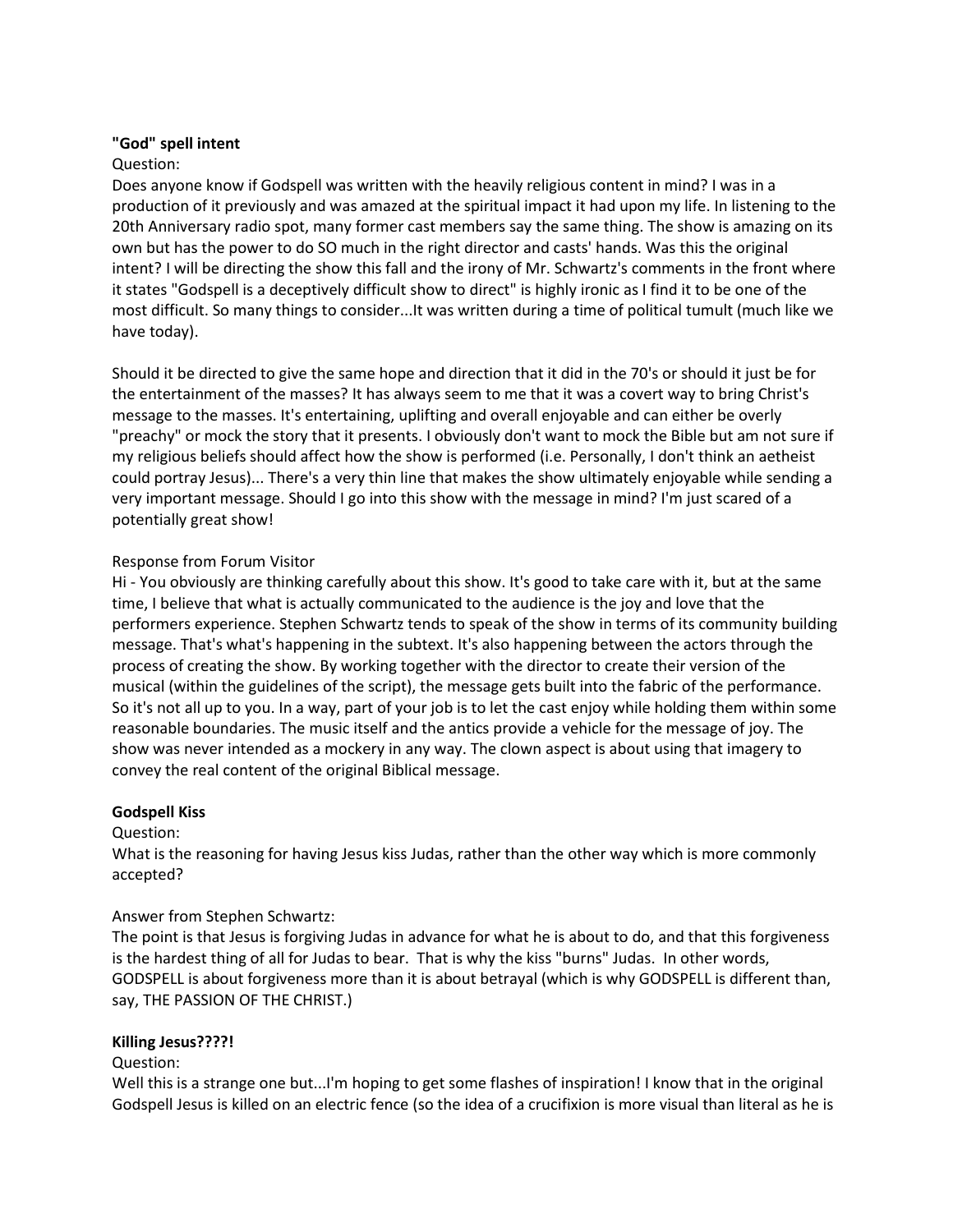outstretched, crucifixion style on the fence, rather than actually crucified). How did you 'kill' Jesus?! How is it done without an electric fence?! The TV idea was very similar really. My setting is pretty different and I was going to have Jesus tied to a set of steep stairs so the image of the crucifixion is a good one, but that won't explain how he actually dies!!! Aaaaarrrgh - help me out here, I'm going slowly crazy!!! Thanks!

### Response from Visitor

What we did in two productions of ours was quite simple (although we had a fence) - we tied Jesus to the fence (and we did use red cloths to tie him to it so it had the image of him bleeding, and then he just had to act getting weaker and weaker, and almost dying after the instrumental part, gathering his final strength for "I'm dead" and then dying. It was simple and was quite effectual. There were some spasms of pain in it, of course, but we never considered them electric. It was like most of the show - the simpler, the better! At least it worked for us. And as to why he dies - he dies because he has to, and because he is crucified. No need to get too graphic, I think...Good luck with your production

# Another response

In our production, we did not have a fence. We had him stand on a small wooden box and we pantomimed tying him up. The actor who played Jesus "acted" the pain through body movements. Then, we carried him through the audience. It was very effective because in our community I think anything more would have been to shocking for the audience.

# Reply

No, but that's just evading the question. In the bible he dies because he is crucified. In the show he is electrocuted. You can't just stand him up on a box and have him die! People don't die that way - its passing the buck to say he dies because he had to! Even though he had to die in the bible, there still had to be a means of his death...

### Another Reply

I always thought he died because they were shaking the fence and it cut off circulation to his wrists and other complications in between that I don't exactly know that made him die. Oh, well, silly me. Good thing I learned more about it this time. He got electrocuted on the fence!

# Answer from Michael Cole and Stephen Schwartz

Hey gang - I checked with Stephen Schwartz regarding this thread as it seemed to me that these ideas are too literal for Godspell. Here is his response to me:

Stephen Schwartz: "I agree - they're being too literal. In the original, he stood on an orange crate against the fence and red ribbons indicating blood were tied to his wrists. The audience knows what happened - they just have to do something that is theatrical and looks good."

### **Dramaturge request**

### Question:

I have gone through every page of this forum reading your comments and suggestions about different aspect of GODSPELL. I found some of your comments interesting and enlightening and other sad but true. I am currently doing some dramaturge work for a production of GODSPELL and I wanted to ask you for a very simple favor. For several shows I have acted as dramaturge I have contacted the playwright and gotten directly from them inspirational and motivational messages that they wished to pass on about their shows, which was very helpful and interesting. You seem to have very strong ideas and opinions about GOSEPELL and the way it should be received. I wanted to ask you if you had any such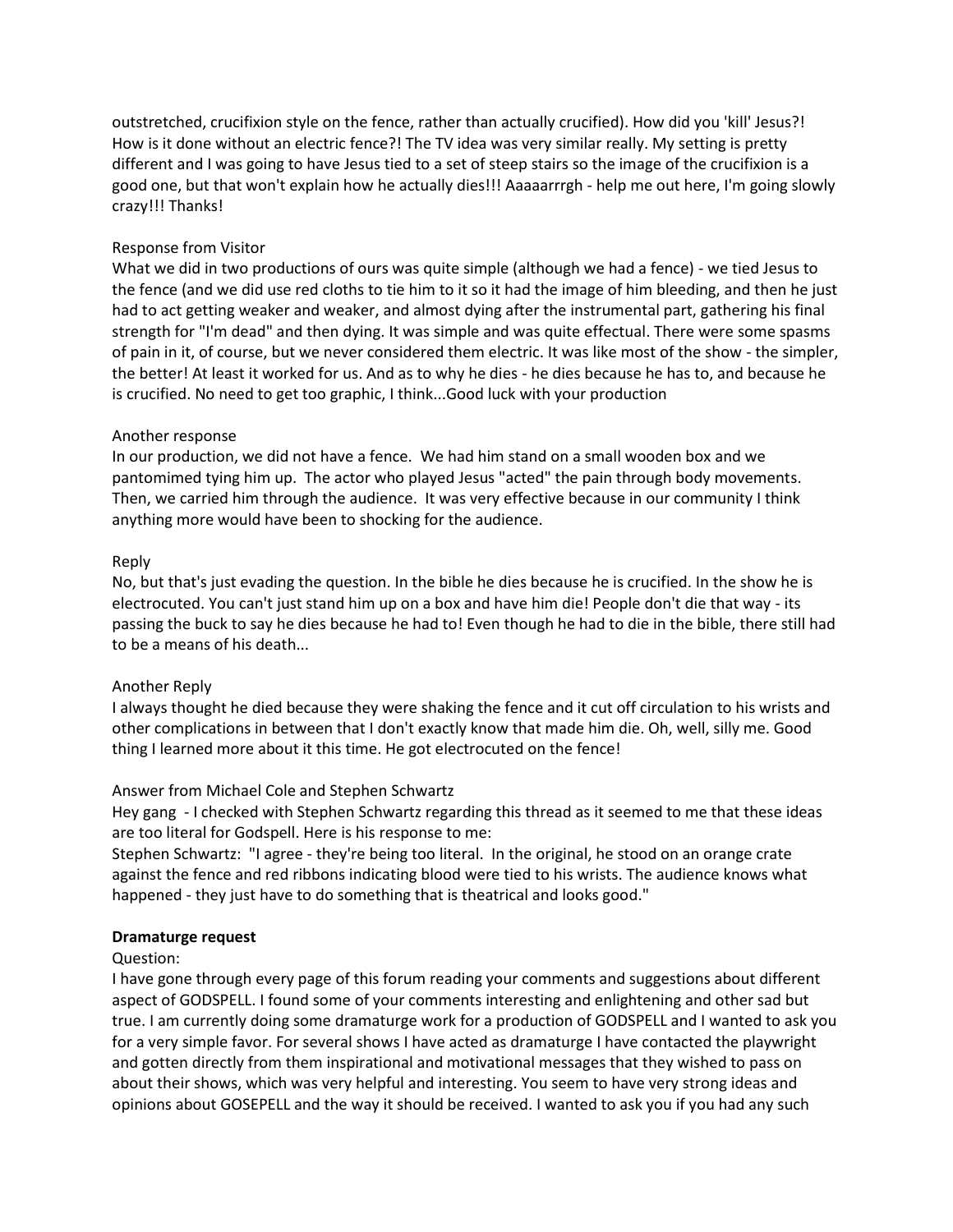messages, as the ones I have described. A message that I could pass on to our actors. In the past these have proven very powerful and a great inspiration to do the show with these messages in mind. Having read almost all your posts about GODSPELL I also wanted to comment, it seems you spend a lot of time defending the show and your positions on it, and it is sad. It honestly made me upset when you said you almost regretted having done the show because you had valid justification but I wish the situation surrounding the show was different. I am Jewish and GODSPELL is one of my favorite musicals ever!Any message or comments for the cast would be greatly appreciated, thank you.

#### Answer from Stephen Schwartz:

To the cast of GODSPELL: I hope you have a wonderful time doing your production. Subtextually, GODSPELL is about the formation of a community, and when the show fully works, every night the actors form a community and then include the audience. I think this is why many people who have been in productions of GODSPELL together become friends for life, far more than is the case with any other show I've ever done. I wish you that kind of experience. All (for) the best, Stephen Schwartz

#### **GODSPELL: Alternate Lyrics and an Intriguing Possibility**

#### Question:

Recently, I was doing a search on some of the lyrics for the original hymns on which GODSPELL songs were based. I found the original lyrics for "All Good Gifts" (alias 'We Plow the Fields and Scatter'), "Turn Back O Man" (same name, with 'Forswear Thy Foolish Ways' tacked on), and "Bless the Lord" (often known as 'Oh Bless the Lord My Soul'). I found some intriguing little points in the first and final of the three songs that I was hoping Mr. Schwartz could resolve.

We'll start with "All Good Gifts." Those who have looked up the original version or found it in their hymnals have noticed that there is an unused second verse that is replaced in the script by the recorder solo and "treasures in heaven" monologue. I wish to know if Mr. Schwartz was even aware of this set of lyrics and also if these may be included in a future GODSPELL licensing package for potential use by more faith-based groups aiming to perform this musical.

ALL GOOD GIFTS MISSING VERSE (courtesy of the Oremus Hymnal) He only is the Maker of all things near and far; he paints the wayside flower, he lights the evening star; the winds and waves obey him, by him the birds are fed; much more to us, his children, he gives our daily bread.

BLESS THE LORD ALTERNATE LYRICS (courtesy of Lutheran-Hymnal.com) Oh, bless the Lord, my soul! Let all in me combine To aid my tongue to bless his name Whose favor is divine. Oh, bless the Lord, my soul, Nor let his mercies lie Forgotten in unthankfulness And without praises die. The Lord forgives my sins, And he relieves my pain; The Lord has healed my sicknesses And made me whole again. He crowns my life with love,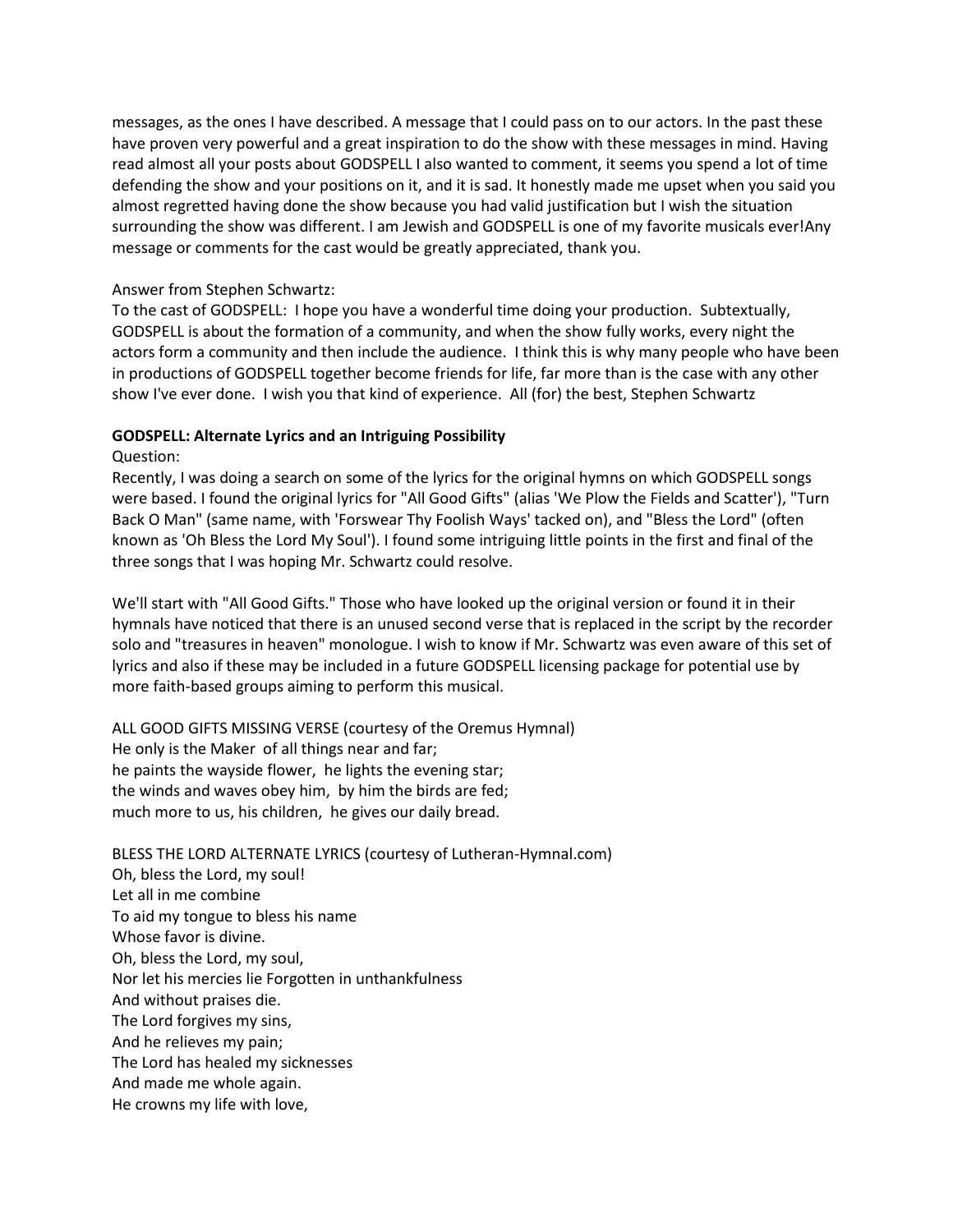He ransoms from the grave; He that redeemed my soul from hell Has sovereign power to save. He fills the poor with good; He gives the sufferers rest; The Lord has judgements for the proud, Relief for those oppressed. His works and laws and ways He made by Moses known But showed the world his loving heart In Christ, his only Son.

### Answer from Stephen Schwartz:

Thanks for the information. Virtually all the Episcopal hymns used in GODSPELL have additional verses that were not used in the show. The length of the songs and the verses to be used were decided upon by John-Michael Tebelak and myself, based on what we thought would work best for the show. Therefore I wouldn't want, nor would I authorize, any changes to lyrics used within a production of the show.

In "All Good Gifts", the instrumental accompaniment gives time for Jesus to do his "Don't store up your treasures ..." monologue, which is an important part of the content of GODSPELL. However, for performances of the song outside the context of the show (in a concert or church, for instance), I actually wouldn't object to the performers singing the additional lyrics you cite in place of the instrumental, as long as the arrangement was interesting enough that the tune didn't seem redundant (for instance, the new verse could be sung as a solo by a different singer than the person who sang the first verse, and then the whole chorus could enter, as in the show, on "We thank thee then, O Father".) I looked at the additional lyrics for "Bless the Lord", but since there is no instrumental section or unsung section in that song, I don't see any way to incorporate them into any performance of the song, even one outside the context of the show. Plus, I think they are extremely clumsy to sing (try singing them to the tune used in GODSPELL -- they're pretty terrible.) So ... no to using these lyrics in the show, a split decision on using them outside the show. Sincerely, Stephen Schwartz

#### **Godspell - Act 2 opening - substitute song**

#### Question:

I have read that some productions of 'Godspell' begin the second act with a non-Godspell song, substituted for the reprise of "Learn Your Lessons Well"; something in the way of a camp-fire song. The song was apparently presented as just a bit of camaraderie between cast members, giving time to allow the audience to settle. Could you give your view on whether that is acceptable? Obviously there would be limits to what is appropriate. My interest would be in using a couple of choruses of "This little light of mine, I'm gonna let it shine". Either way, thanks for your continued interest in this wonderful show.

### Answer from Stephen Schwartz:

Thanks for asking. I actually don't know of any productions that have used a non-GODSPELL song to open Act Two, and I would oppose such a choice. To be blunt, it's illegal according to the licensing contract, and if I found out about it, I would see that the contract was enforced. The idea is to do a hip and fun arrangement of one of the songs from the show, using instrument-playing skills of the cast if any exist, plus some imaginative vocal harmony and rhythms, etc. In addition to "Learn Your Lessons Well", originally selected because it is the song given "shorter shrift" in the show, the song most often utilized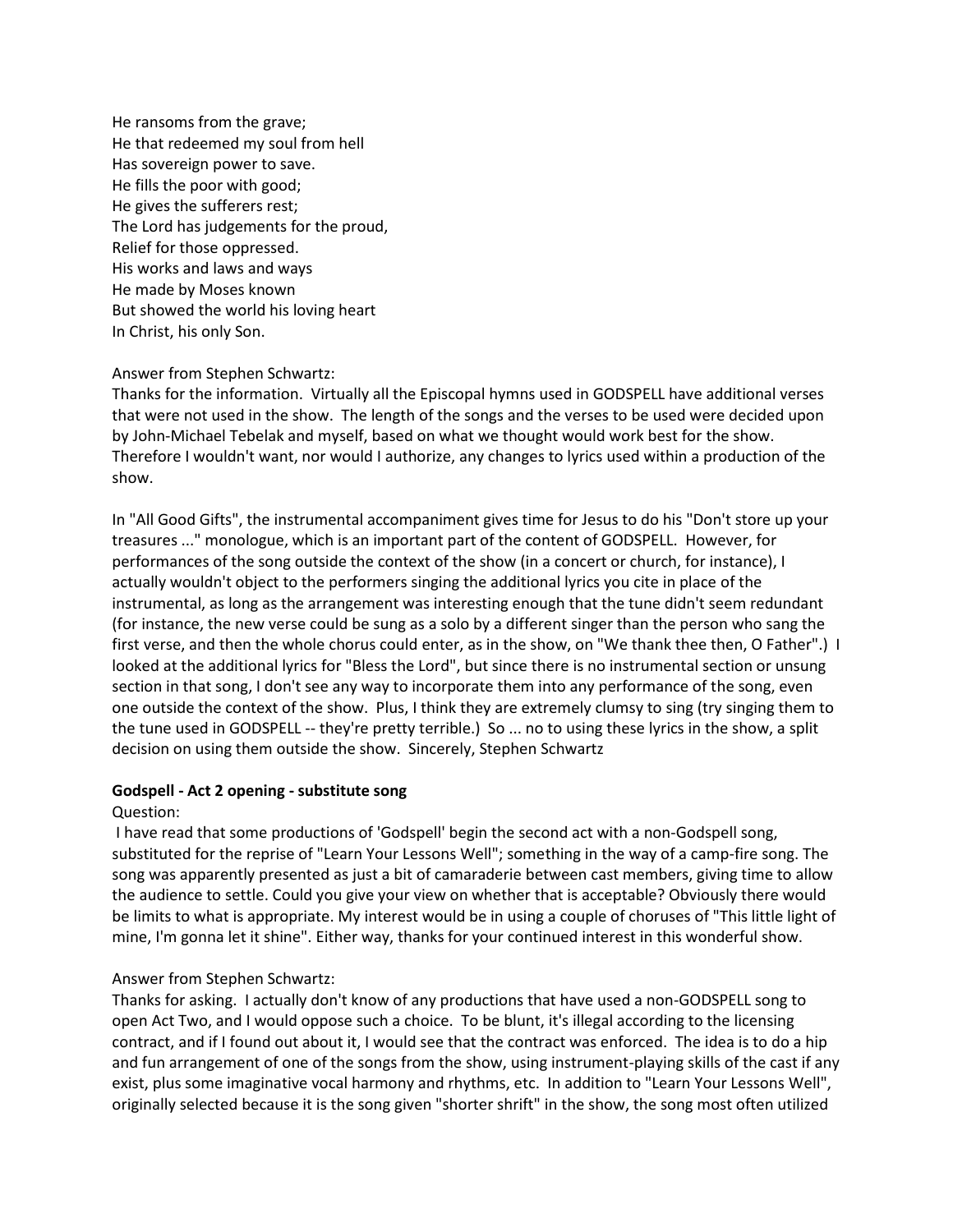(to my knowledge) is "Beautiful City". But any of the songs from the show could serve. I don't like the idea of a song not from the score being used, and I appreciate your letting me know about the practice and giving me an opportunity to oppose it publicly. Sincerely, Stephen Schwartz

Reply: Many thanks for the reply! And, respecting your view, I'll stick to the script

#### **My Name is Known**

#### Question:

I'm directing Godspell this summer and I'm putting together my dramaturgical work. I've finished most of the script but cannot find where that first dialogue comes from. Is it old testament? "My name is known, God and King....." Could you let me know? Thank you so much.

### Answer from Michael Cole:

Hi Betsi: I checked with Stephen and he has to profess ignorance on this question. He said John-Michael either found it or made it up. I tried looking it up online and couldn't come up with a definitive answer. In any event, Stephen doesn't know the answer. Sorry! Anyone out there have any information? Best,Michael

### Answer from Forum visitor:

Glad to help, Michael. It's the first line in a cycle of medieval mystery plays. The actor playing God says a Latin phrase, and then says, "My name is known: God and King." The speech following, up to a certain point, is basically the monologue in King James English.Perhaps the comparison of the title to the Old English spelling of "Gospel" is not that far off the mark?

#### **Godspell Ressurection**

### Comment from Stephen Schwartz:

Over the years, there has been comment from some about the lack of an apparent Resurrection in the show. Some choose to view the curtain call, in which JESUS appears, as symbolic of the resurrection; others point to the moment when the cast raise JESUS above their heads. While either view is valid, both miss the point. GODSPELL is about the formation of a community which carries on JESUS' teachings after he has gone. In other words, it is the effect JESUS has on the OTHERS which is the story of the show, not whether or not he himself is resurrected. Therefore, it is very important at the end of the show that it be clear that the OTHERS have come through the violence and pain of the crucifixion sequence and leave with a joyful determination to carry on the ideas and feelings they have learned during the course of the show. Stephen Schwartz

### **SECTION 2 - Casting**

#### **Godspell Casting - All as Jesus?**

### Question:

This is really a question for Stephen Directly. It strikes me that the nature of the musical is such that the actors are playing the roles of characters who are telling the story rather than actually representing the actual people. That is, Jesus is not REALLY Jesus, but someone who is telling the story of Jesus, as if he were Jesus. I have a surprisingly strong cast across the board, from 14 years to 56, and am considering taking the role of Jesus and passing it from person to person. I would use a top hat or some such clear delineation that would physically pass from actor to actor through the show giving everyone a chance to play Jesus at some point. All the other actors would treat the bearer of the hat as if that person were Jesus. I know this is somewhat of a radical departure from the original staging, however, I believe it can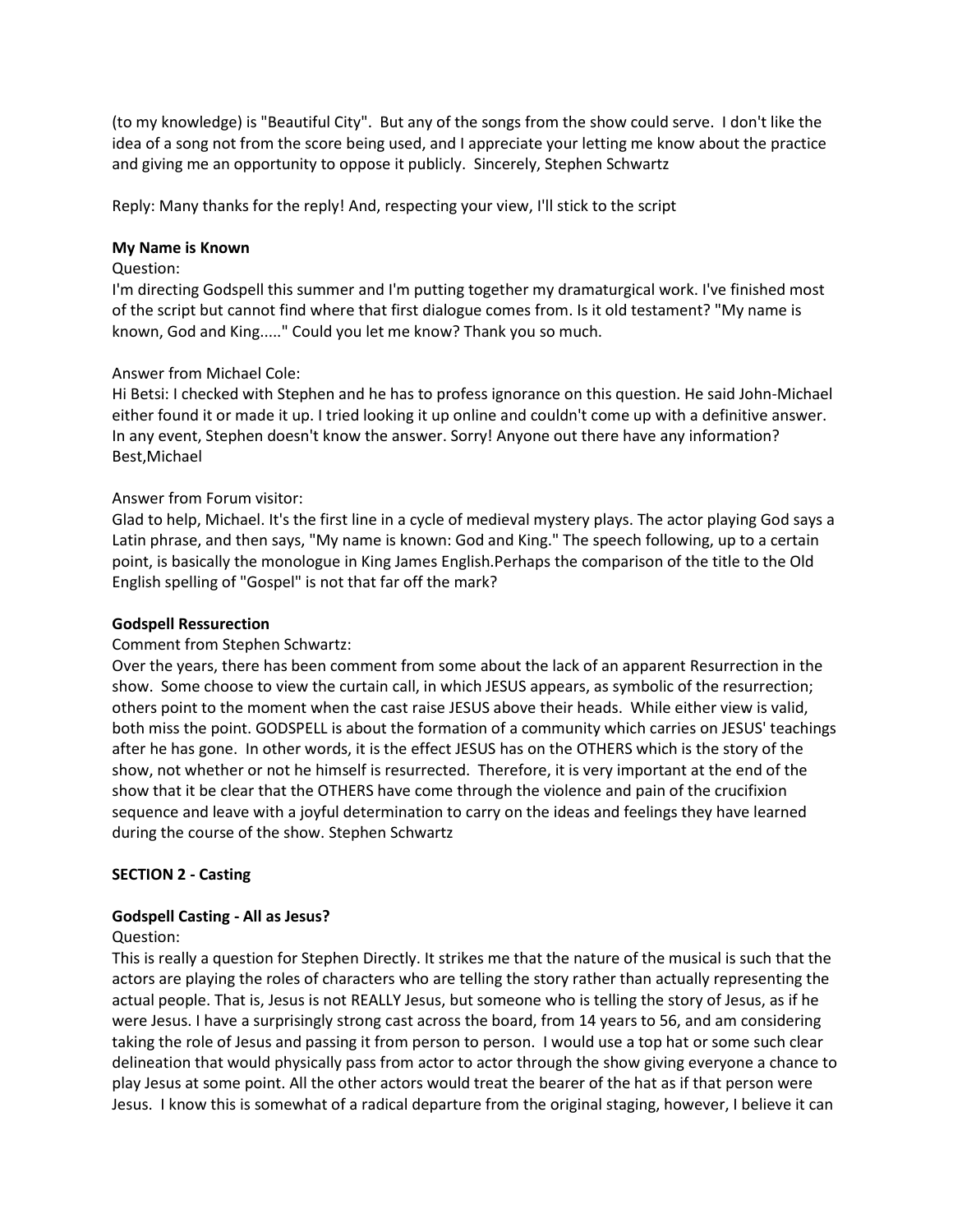still keep true to the original intent. I would like to know your feelings on this idea. -- Much Thanks, Dave

#### Answer from Stephen Schwartz:

Dear Dave: I have mixed feelings about this one. Pro: GODSPELL has been done so many ways, and this is one I have never heard of, so it has the benefit of being very original. CON: It goes against the basic structure and underlying subtext of the show, which is that a group of disparate people slowly become a community built around one charismatic individual (Jesus), who then leaves them and they have to carry on as a community without him. Without an individual actor to play the role, I'm not sure this underlying story can be told, and thus the show might become just a series of stories and lessons without any forward drive. It might be like having the chorus of MY FAIR LADY pass around a top hat and play Henry Higgins.

So my instinct is that it's likely to be not a workable idea. However, as I say, GODSPELL has been done so often and so many ways (and many of those ways didn't work either), I'm always curious if there's another one that could work. If you decide to go ahead with this, please let me know how it turns out. Sincerely, Stephen Schwartz

#### **Godspell Casting**

#### Question:

Hello Mr. Cole & Mr. Schwartz! I will be directing a production of Godspell next spring, so I read this thread with no little excitement. I sincerely hope that my theatre board gets the scripts from MTI as I would truly like to see the director's script.

I enjoyed reading the intro published in this thread. I have had trouble distinguishing the female characters from one another and this shows a direction. I question, however, how much of these character personality sketches was intended by the author and how much grew out of the personalities of the original actors. I am wondering whether to give my future cast these character types to work from or to try to develop the show using their own personalities.

I also have a bit of a problem with Lamar being described as not as bright as the others. In today's society, I would be scared to death to cast a black actor in this part in a predominantly white cast using this character description. - Vern

### Answer from Stephen Schwartz:

Dear Vern: Thank you for your thoughtful comments. The cast breakdown is merely intended for the director's information. It does reflect the personalities of the original cast, but since the show was developed by John-Michael Tebelak with this cast, it does also to that extent reflect his intentions. Of course in any production of the show, the cast should draw upon their own personalities, as the actors did in the original production. But these casting thoughts may be helpful if one is seeking to distinguish cast members from one another in productions done in relatively homogeneous areas. I take your point about Lamar, but this role, like all of the roles in GODSPELL, is non-ethnic specific. I have seen many white actors play Lamar, as I have seen many black and Asian actors play the other roles, including of course Jesus and Judas. I think the simplicity and sincerity of the actor playing Lamar help many of the moments in the show, including the Prodigal Son parable and his goodbye to Jesus during "On the Willows". And of course the original Lamar, who was a highly intelligent and rather "grand" individual, chose to play the character as described, under John-Michael's direction. I hope these comments have helped to clarify the intention and limitations of the casting suggestions, and I thank you again for raising the issue. Sincerely, Stephen Schwartz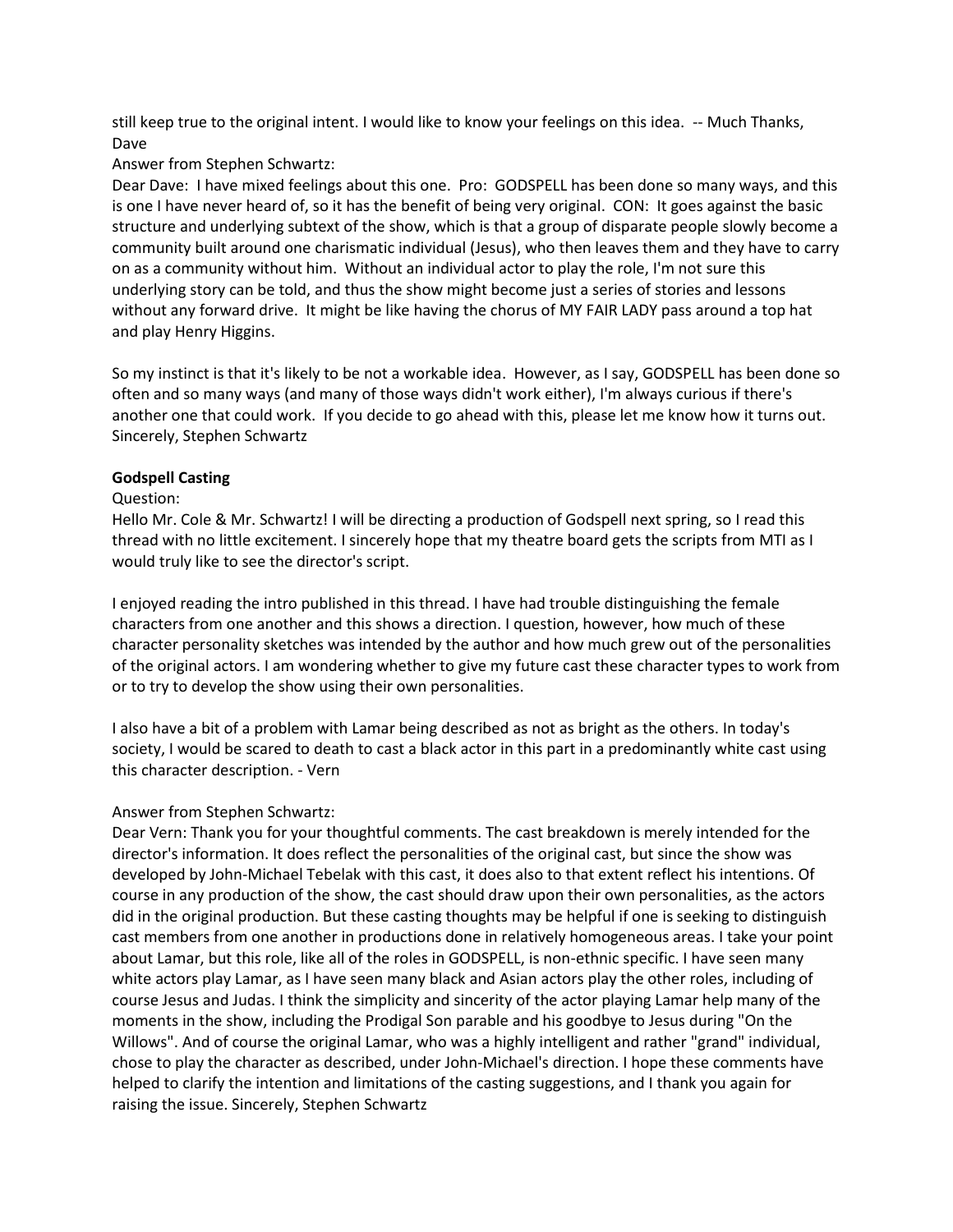#### **Godspell: Casting Help**

#### Question:

I have a really funny guy that would be great for herb, but he sings All Good Gifts really well and I have no one else that could sing it well...should I cast him as herb with that song....and so since I'm not looking for a lamar now that can sing All Good Gifts what qualities should I look for in lamar....thanxs

### Answer from Stephen Schwartz:

Absolutely, cast him as Lamar and reassign some of the Herb lines to him. Since you now have someone who can sing "All Good Gifts", you can relax a bit in your casting, look for a Herb who brings something different in terms of ethnicity or energy or personality to the show, and as in the original, have him lead off "Light of the World", which doesn't require someone who can really sing. The point is that the specifics of line assignments in GODSPELL are flexible in many instances, so that the best use can be made of the talents and personalities of each specific cast. Best wishes with your production. Sincerely, Stephen Schwartz

### **GODSPELL: Jews performing the show**

#### Question:

I'm directing Godspell at a Middle School. One of my cast members is Jewish. His father does not want him to participate because he thinks Godspell is too Christian... Any advice on my communication with the father???

### Answer from Stephen Schwartz:

What's annoying to me is that some people think GODSPELL is "too Christian" and, in other communities, it gets banned from schools because fundamentalists complain it's "not Christian enough". None of this nonsense existed when it was written in the 70's; it just shows what a huge step backwards we have taken as a country and a culture in terms of our tolerance and willingness to accept one another. I could write a long response about how GODSPELL is not specifically "Christian", since it doesn't take a position one way or the other on whether or not Jesus is divine, but simply deals with his teachings of tolerance and the need for community, something it seems to me Christians and non-Christians alike could use a lot more of these days. But frankly I'm so disgusted with what's happened to "religion" in this country, I'm becoming sorry I wrote the show at all. Stephen Schwartz

### **Schwartz on Increasing the Cast Size of GODSPELL**

In terms of the GODSPELL cast size: In my opinion, it is not ideal for the cast to be larger than the ten original (or perhaps twelve), since part of the power of the show comes from the audience getting to know each individual and the possibility of this is inversely proportional to the size of the cast. Nevertheless, I have seen very effective productions with huge casts, as many as 50! These tend to be productions with kids, and the younger the kids, the less it matters how big the cast is. With college-age kids I think you're on the cusp. What you might want to do is to have ten or so "principles", who are the ones the audience gets to know and identify with, and then use your larger ensemble to beef up musical numbers vocally and choreographically (but that's probably what you were already thinking of doing.) In any event, GODSPELL is, as you know, a very flexible show, and an imaginative, witty, and heartfelt concept always seems to put the show across, no matter how different from the original. I wish you the best with your production.

#### **SECTION 3 - SETTING OR SETS**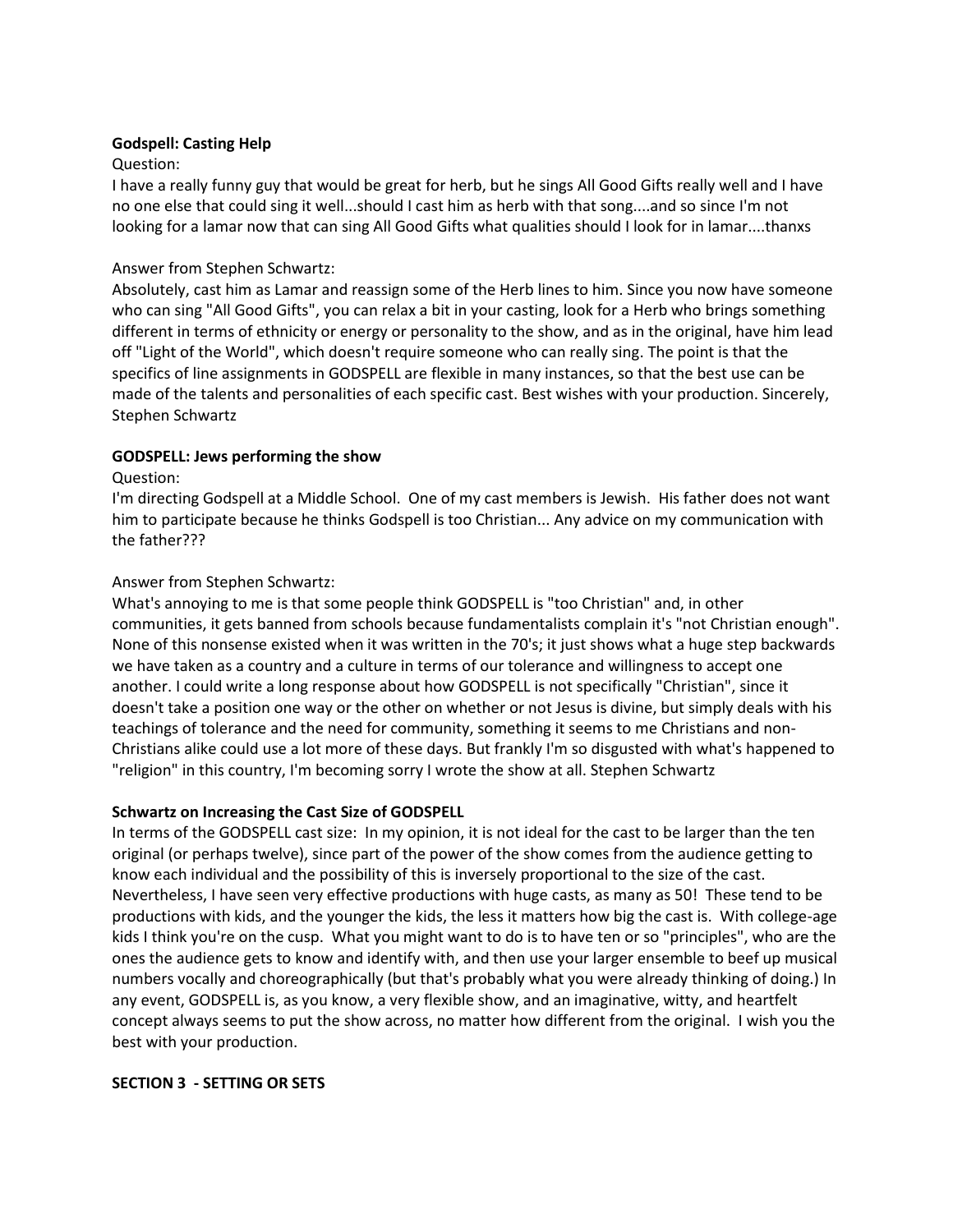### **Godspell show in 2.5 months**

Hi Stephen,

I just found this site and believe it is absolutely wonderful of you to take the time out to do this for people like myself who are trying to do your show justice. We have been rehearsing now for a while, but are still having trouble grasping the characters roles in this production. I know many different people have done some wonderful adaptions to the show, but we would prefer to put a more modern day spin on the show, without doing it any injustice. We are contemplating having a 'nightclub' as our opening scene with the various characters playing the principles connected in some way to the club. e.g. a blues singer, bouncer, club owner, prostitute on the street, pimp etc.

Are you able to give me some insight into how we can best portray our characters with this type of beginning to the show. i.e. how they then develop to follow Stephen and begin their respective parables. Thanks for your valuable time. Regards, Gary W.

### Answer from Stephen Schwartz:

Dear Gary W: Many productions, as you know, have been done with many different ways of portraying the characters in the beginning -- a bunch of homeless people, people on the Internet, people gathered in some post-apocalyptic setting, etc. Some of them, needless to say, work better than others. What I think is important, as I say in the Director's Notes in the script, is that these eight strangers are looking for answers to their lives and become increasingly hostile to each other's ideas and points-of-view, until John/Judas arrives and announces the coming of someone who will show them another way ("Prepare Ye"). Whatever the concept and setting, this basic idea needs to inform it. Hope this is helpful, and I wish you the best with your production. Sincerely, Stephen Schwartz

### **Godspell Setting**

#### Question:

I recently read a reply Mr. Schwartz gave regarding the "hippie-esque" look that usually ensnares productions of "Godspell". He referred to a fine revival of the show at the Lamb's Theatre. Does anyone know what the director (Don Scardino) did to give "Gospell" a fresh outlook? I am in charge of an upcoming production of this show and am hoping to avoid the frequent cartoonish or gimmicky treatments I often see without sacrificing the joy and whimsy. I would love to hear any ideas.

### Answer from Stephen Schwartz:

The concept Don Scardino used, which was somewhat more relevant during the 80's in New York City than it is now, was to start with the eight disciples as homeless people. So their garb continued the idea of "found clothing", as if they selected items they found discarded or lying around. (Nevertheless, of course, these were actually carefully designed to reflect their characters, in the same way that the costumes the characters in CHORUS LINE wear, while appearing to be what they threw on to come to a dance call, are actually carefully designed from a characterization standpoint.) The point of the costumes in GODSPELL, whatever their style, should be that these eight people are replacing their daily clothes with something hastily put together which sets them apart from society and becomes an outward manifestation of their decision to follow the Jesus character. In the original production, the characters were never intended to be hippies, but rather to have chosen to put on bright, more colorful and slapdash raiment to match the sort of "contemporary clown" look that Jesus had. This and other issues are discussed in the new director's script. Good luck with your production and thanks for asking. Sincerely, Stephen Schwartz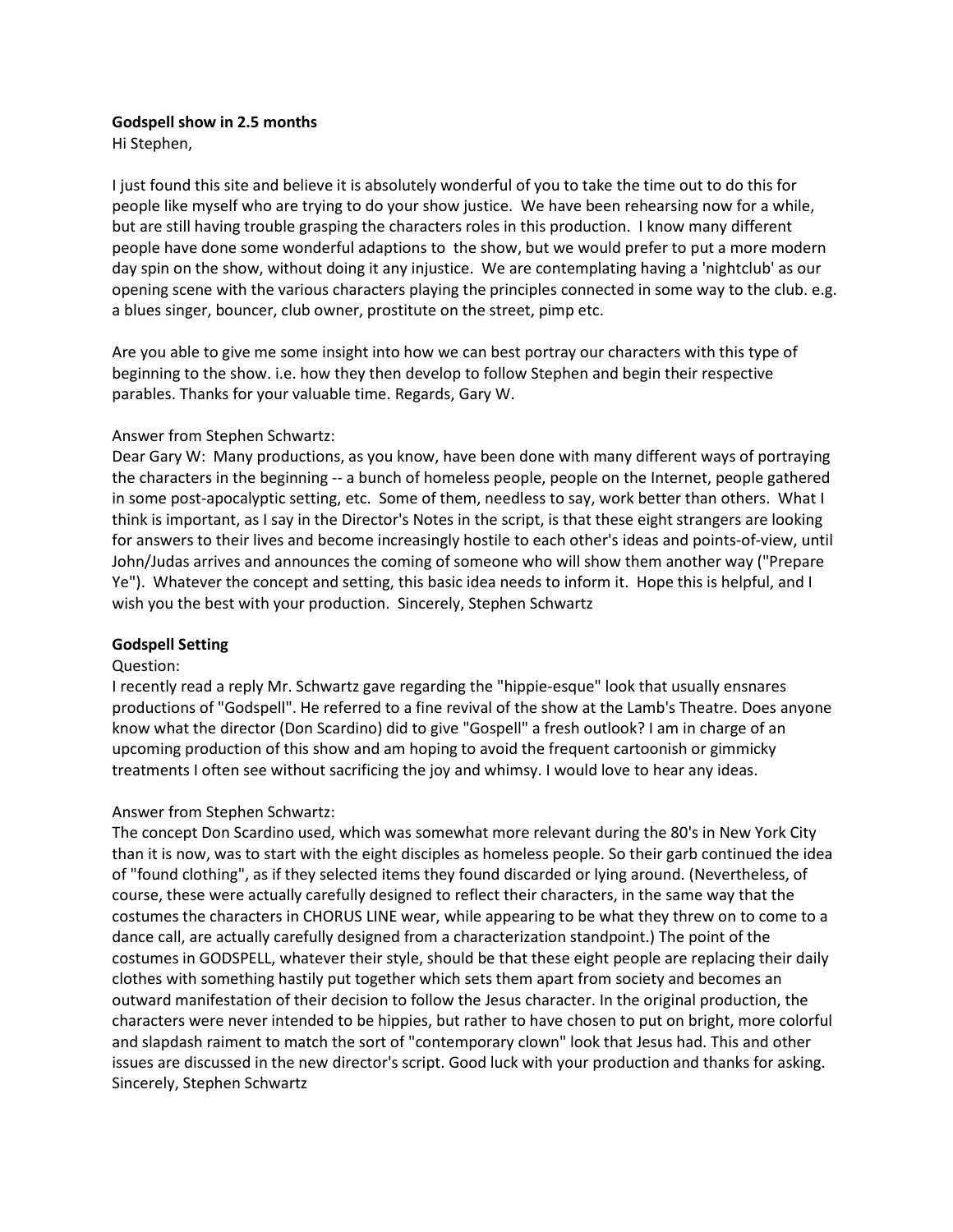### **Godspell set in Washington DC**

Question:

Hi Stephen, First of all I just want to encourage you to always remember how special Godspell and all your works are. You have God-giving gifts that need to be shared and not regretted. Stand proud of your talents and work no matter if society is not living up to its potential

I am considering directing Godspell for my senior production (University) and am wanting to set it in Washington, DC. I was thinking of how beautiful it would be to have Jesus come into DC and sing songs and teach through parables in childlike manners during the ugliness and pharisees of politicians and administration. What a better place to stand up to the Pharisees and to promote peace, love and community?! Do you think this would work? My concern is the comedic script, there are a lot of funny things you can do with the script and our "leaders" but I don't want to go too far and have people look at it as "Bush Basher", "Antiwar", etc., while completely missing the point of Jesus coming as a revolutionary to promote peace and to teach us to love thy neighbor. It would be a delicate one, any advice.

Thank you and God Bless You! One Love, Noelle

# Answer from Stephen Schwartz:

Dear Noelle: It would certainly work for me. Do I think it would work for your audience? That's for you to decide. I don't think you can do it without a certain segment of your audience taking offense and thinking you're "Bush bashing" which, face it, you are. By the way, I reject the whole phrase "Bush bashing", which is just a right-wing way to get people not to criticize a president who deserves criticism more than any other president in history. The only advice I would give is that humor and satire are usually more effective than heavy-handed criticism. In other words, the funnier you are, the more I think you may be able to get away with. If you decide to do this, good luck, and let me know what happens. Sincerely, Stephen Schwartz

### **Godspell ?**

### Question:

Do you feel changing the time period of Godspell to the present or future will work? If you had it all to do over again, now 20 years later, what would you have changed? Thanks

### Answer from Stephen Schwartz:

I have definitely seen GODSPELL set in a present-day environment, and it tends to work very well that way. The recent production my son Scott directed, for instance, made the opening "Tower of Babble" number about people on the Internet and cell phones, etc., and made extensive use of closed-circuit cameras, green-screen techniques, etc. Part of the fun and immediacy of GODSPELL is the topical references. So in a sense, it is always set in the present. I have heard of productions that were set in the future -- a post-nuclear wasteland, etc. I haven't seen one, so I can't attest to how well they work, but I have to say that conceptually it sounds a little distancing to me. Hope these comments are helpful to you, Stephen Schwartz

# **Godspell on the Horizon**

### Question:

Hello, I am an 18-year-old guy from Central Texas and entering freshman of Harvard College, and I am planning to co-direct an amateur youth production of Godspell upon my return next summer. Our wonderful group has just finished Jesus Christ Superstar this summer, and couldn't be more excited about next year's possibilities.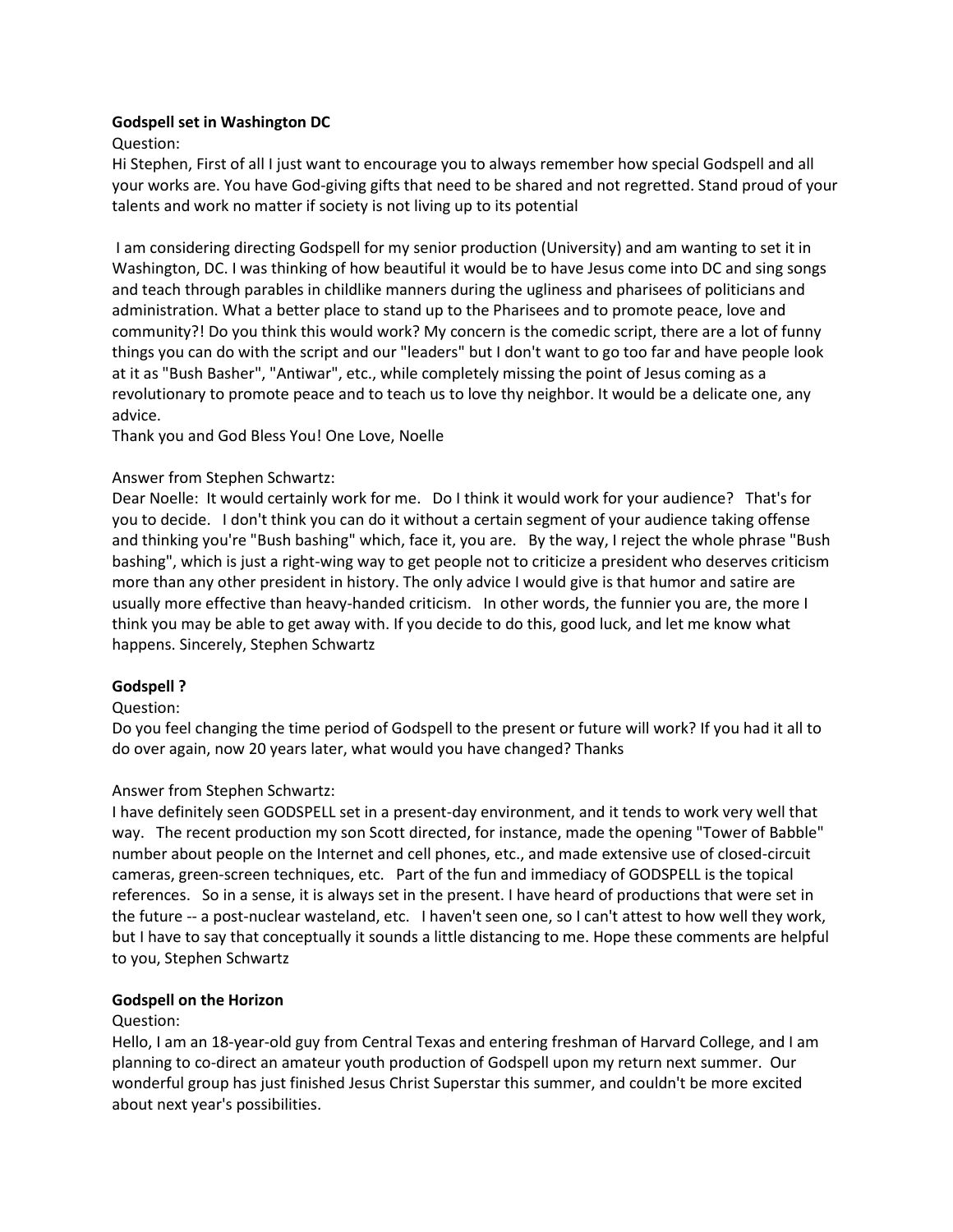I don't think I need to tell you how much your work has inspired me, and continues to breathe life into the spirits of the actors and crew here. That would take too much time. I am sure I have only touched the surface of the show's intricate thematic design, and will continue to do my research - for it has been my experience thus far that there is always a new discovery waiting within each viewing or listening session.

I am still waiting for the arrival of my copy of Children of Eden - the absolute decision of next year's production is still tentative. As I look at our availability of talent in the area, I feel more drawn to Godspell, but once again, I have yet to thoroughly examine your other piece. I am sure it will be just as enlightening and spiritually renewing. Currently, my partner and I are writing a musical of our own, and I just want to thank you deeply for your music in that regard - it has been a wonderful model for us as we try to find the right way to go about the whole mess, losing all that sleep in the process.

Anyway, I apologize for rambling. I have two questions concerning Godpsell at the moment. Even in the event that we perform CoE, or possibly our original show next summer, these questions will still hold their importance. It is one of my dreams to put on this show, and as long as I am alive and well, we will produce Godspell in the near future.

1) Though the town I live in is a small one, the community is rich in theatre, so there are up to six venues producing shows at any given time. Our dilemma is that next summer, Godspell will have been done only five years ago. Though I believe in keeping things fresh, and don't want this one to go stale, I \*really\* would like to do Godspell with the talent we currently have access to. Our actors are based on high school and early college levels. The last production was a classic interpretation of Godspell, with everything from the polka-dots to the saw horses. I made sure to search the forums and FAQs before posting this question, but I think it is unique enough to ask. We are looking at different themes for the show, keeping in mind all of the core ideas, including, of course, the central concept of the forming community. Since the last production here was true to the original, we wondered if a stylized interpretation might serve to bring a new show to our local audiences. Nothing radical. One we are currently inspired by is a 60's theme. I took to heart that many mistook the original show for a hippy style, and that it is in many ways intended to be looked at universally. But I thought, if it was really true to a specific era or idea, it might work effectively. Perhaps the music could even be flavored accordingly. And what better period is there to present messages of simplicity, poverty, and urban blight? Not to mention unity, peace, and diverse communities gathering for a common dream. It seems that in many respects, the disciples and the flower children had some similarities here and there, as well. Anyway, we are still considering a lot of things and are keeping our minds and hearts open. What are your thoughts on possibly bringing a new and interesting light to this already amazing show?

2) Perhaps this isn't the right place to ask this, so I will make it short. We, like anyone in this line of work, of course run on a limited budget. We recently performed the School Edition of Les Miserables and used MTI's fascinating OrchExtra contraption, and it saved our show. They've created this for about eight or so (I forget exactly how many) of their shows, but not for Godspell yet. Is there anything I can do to push for the creation of one, or to find out when OrchExtra for Godspell will be released, or even something we could do to avoid having to search for and hire a live band?Thank you for your time and consideration, Mr. Schwartz. And if anyone else views this and has any helpful experiences or ideas to share, I would love to hear them. I just found this site today, and must say it has been extremely helpful so far. Thank you once again. Gratefully, Jonah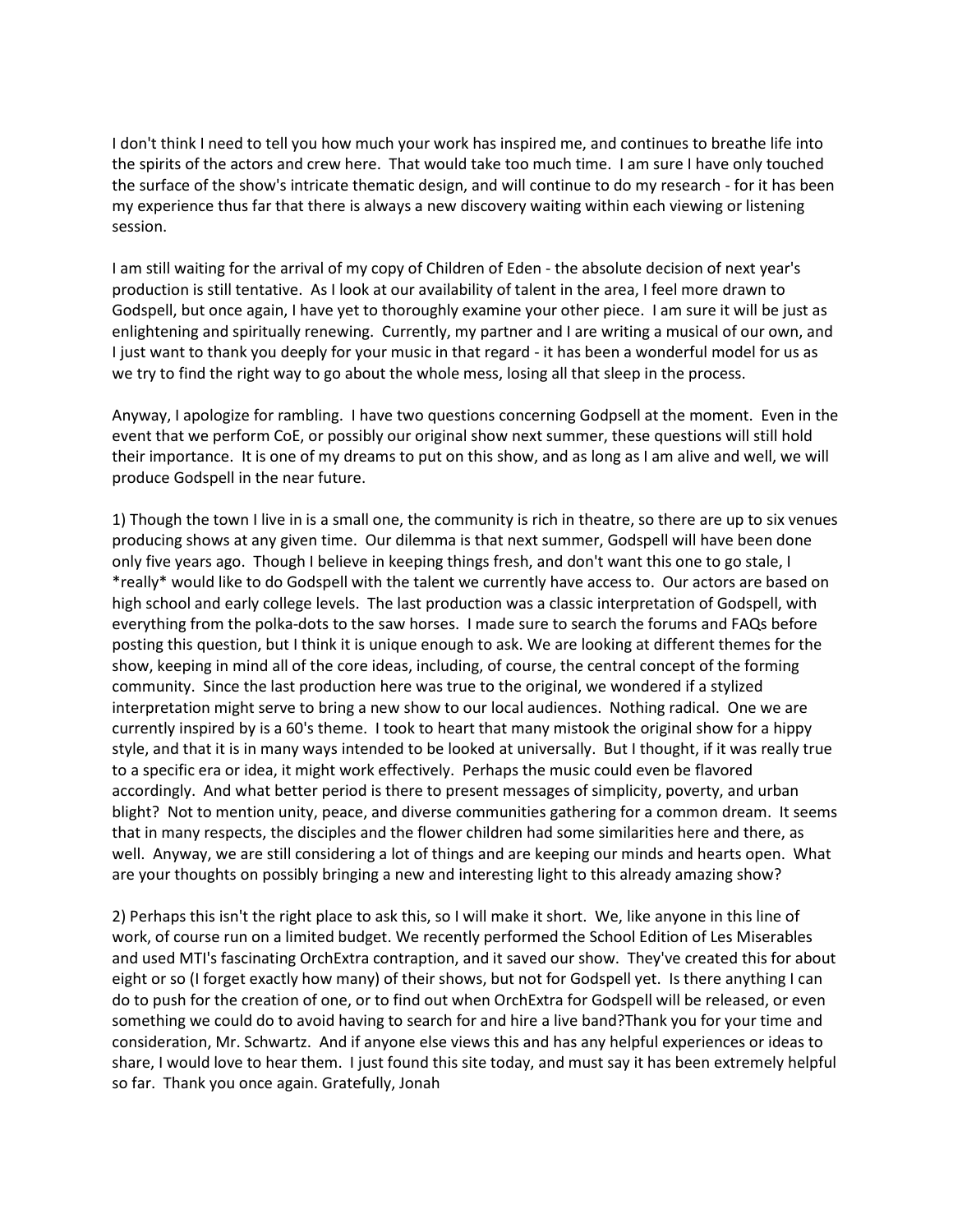Answer from Stephen Schwartz:

Dear Jonah: Thanks for your message and your enthusiasm for my work. To answer your second question first: As far as I know, MTI has no plans at this time to put together an OrchExtra version of GODSPELL. I think those versions are meant for shows which had big orchestras to begin with -- because GODSPELL is just a four-person rock band, most productions seem to be able to come up with local players. You could even get away with doing it with just a keyboard player and a drummer, though as I say, there are enough kids who play guitar and bass that you can usually find people to play all four of the instruments.

In terms of the 60's style: My concern is that it will make the show seem dated, rather than give it a contemporary edge. It would be one thing if you were doing it set in, say, the Civil War or something - not that I'm recommending that, but it would be far enough away from the 70's original to be clearly a new approach. Setting it in the 60's seems to me may be too close to the original, which although it didn't premiere off-Broadway till 1971 was conceived by John-Michael Tebelak in the 60's within the context of the Vietnam war and the "generation gap". Therefore, if you're going to do it set in the 60's, you might as well do it more or less exactly like the original and let it stand on its own. What I'm saying (long-windedly to be sure) is that I don't think a 60's setting will accomplish your goal of "bringing a new light" to the show. Just my opinion, of course, but since you asked...Have a great time at Harvard. There are amazing extra-curricular theatre opportunities there. My son, Scott, directed seven shows in seven semesters when he was there, and it was fantastic training for him. Sincerely, Stephen Schwartz

### **SECTION 4 – CREATIVE LIMITATIONS**

#### **Godspell Time period Setting**

Question:

Do you feel changing the time period of Godspell to the present or future will work? If you had it all to do over again, now 20 years later, what would you have changed? Thanks

### Answer from Stephen Schwartz:

I have definitely seen GODSPELL set in a present-day environment, and it tends to work very well that way. The recent production my son Scott directed, for instance, made the opening "Tower of Babble" number about people on the Internet and cell phones, etc., and made extensive use of closed-circuit cameras, green-screen techniques, etc. Part of the fun and immediacy of GODSPELL is the topical references. So in a sense, it is always set in the present. I have heard of productions that were set in the future -- a post-nuclear wasteland, etc. I haven't seen one, so I can't attest to how well they work, but I have to say that conceptually it sounds a little distancing to me. Hope these comments are helpful to you, Stephen Schwartz

### **Godspell Prologue / Jesus – Judas Relationship**

Question:

How important to you is it that

1) the Prologue not be cut, and

2) the character of John the Bapatist/Judas be retained? (I speak as one who, long ago, was in a production that retained neither -- I was the other voice in All For the Best, while another performer had done Prepare Ye and a third would become the betrayer -- The betrayer-to-be was pushing me around the stage on a handtruck during the number, which had become my only solo.)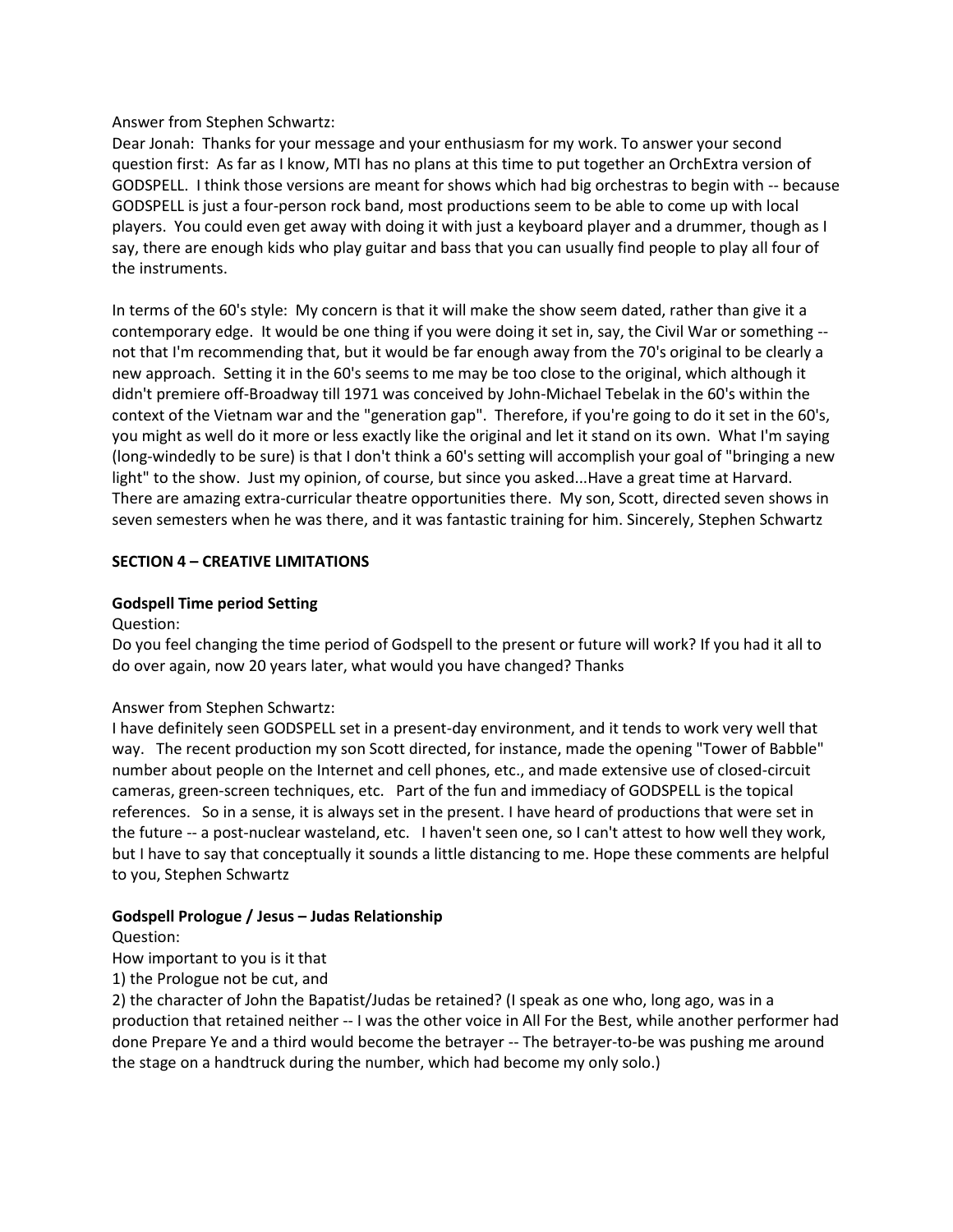I also have never had the pleasure of seeing a production that was able to make the Prologue work, but one of those productions is among the worst productions of ANY play I have ever seen -- set aboard a futuristic starship with everyone in identical silver spandex unitards, and all the musical numbers reorchestrated to late 80s disco.) (Maybe my problem is with producers who choose a show because they think it's simple, not realizing that, in order to work, it must be simply perfect….) – Kevin

### Answer from Stephen Schwartz:

Dear Kevin: For reasons elucidated in the director's script, I think any production that cuts the Prologue and does not have John/Judas played by the same actor has not successfully done the show. Period. Briefly, this is because:

1) Since the show is about the formation of a community, the Prologue is the audience's only chance to see how the disciples-to-be function (or dysfunction, if you will) BEFORE they start to become a community -- the obdurate clinging to dogmatic philosophies, the inability to cooperate or admit other points of view, the descent into violence, the loneliness and despair, etc. (If this sounds rather like contemporary America, it's not coincidental.) Without the Prologue, what is their problem to be solved?

2) The relationship between Jesus and John/Judas needs time to be made more personal and special than his relationship with the other disciples, so that the betrayal really costs emotionally. If the actor playing the betrayer doesn't have the emotional arc of the Baptism, serving as Jesus' lieutenant, then "All for the Best", then the growing radicalism and disillusionment of the second act, and then finally the betrayal, whoever the "Betrayer" is simply becomes an empty device. I recognize that bad productions can make almost any show painful to sit through, but that doesn't mean that one should abandon the intention of the show itself. Thanks for your questions and giving me an opportunity to sound off about them. I hope everyone doing GODSPELL from now on will read the director's script carefully and at least have cogent and considered reasons for whatever fundamental changes they choose to make. Sincerely, Stephen Schwartz

# **Is That Still Godspell?**

# Question:

I'd like to ask you how much you can change a production of a certain musical so that it may still be called the same... I recently saw a production of Godspell in Graz/Austria. I have recently finished playing Jesus in it myself in Wr. Neustadt/Austria, so i was eager to see the differences between the productions...but when the show started, i felt betrayed: The producers cut out all of the original text, used new text in it. They changed the music too, so that even I had difficulties to get what song that one was. But what struck me hardest was that the philosophy of the show changed: In all productions I've seen there's a lot of fun, the audience is included into the show, the show is great fun. So is the movie. But in that production everything was sad and slow. I felt like jumping on stage and show them how to do it...it felt more like a betrayal to the musical than the musical itself...they even cut out the finale! Jesus died without it...and no reprise of Prepare ye the way of the lord as a way to show the hope...What came was an absolutly lame reaction of the audience (in our production and the others I've seen the audience demanded more and more afterwards...) and a feeling of a destroyed musical. But is that still Godspell? I mean, no Finale, changed parts in the score, cutting out the texts and replacing them with other texts, leaving out all the fun and just leaving a sad and boring mood...Do you think that still is Godspell?

Answer from Stephen Schwartz: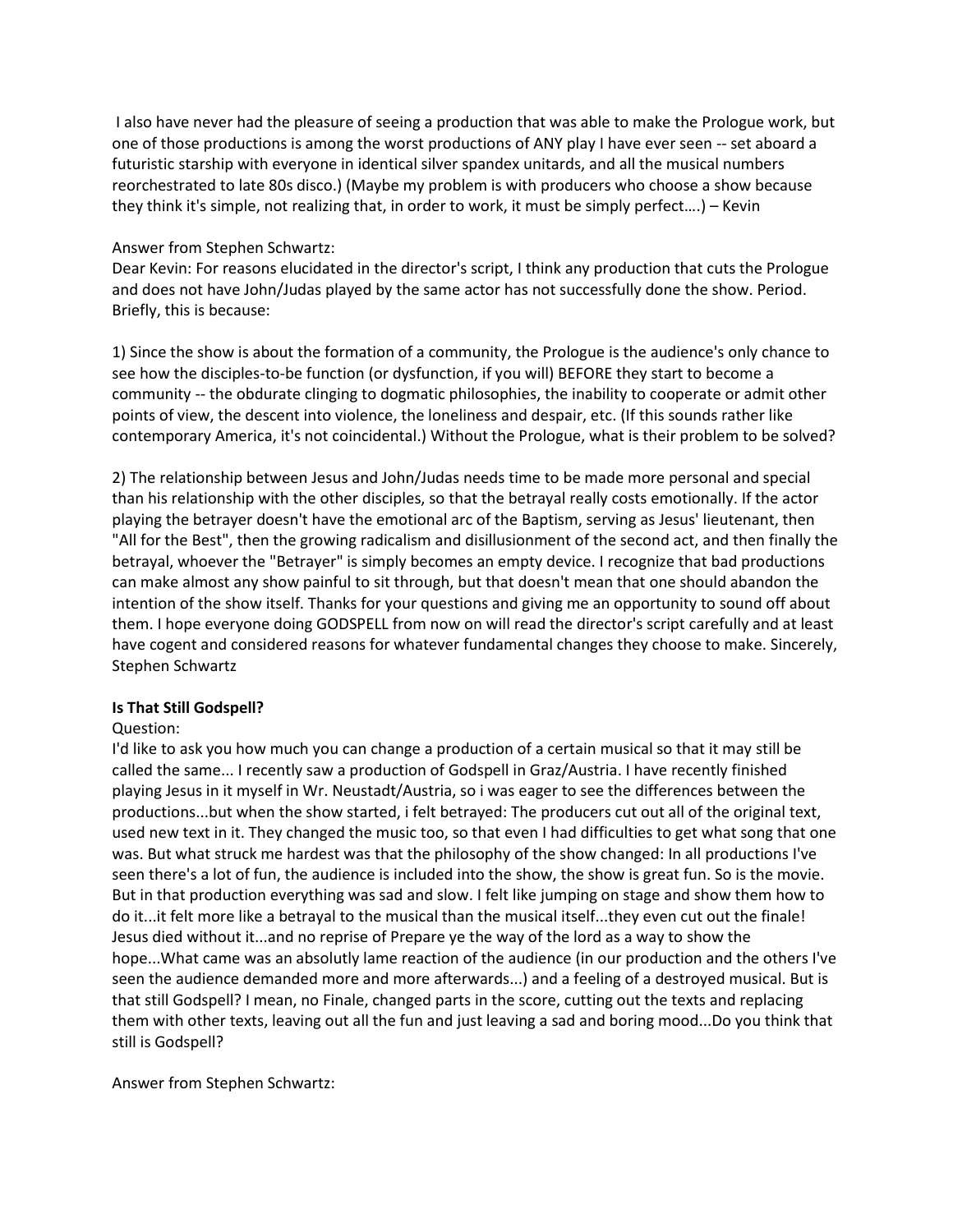Thank you for alerting me to the unconscionable liberties taken with the production of GODSPELL you saw. I am already having the licensing agent look into this. Of course, GODSPELL is designed for each presenting group to put their own individual stamp on it in terms of the specific improvisations and the production design, but you are quite right, when it involves omitting or adding songs and text, that is emphatically NOT still GODSPELL. What if someone presented a production of MY FAIR LADY from which they cut Higgins' opening number and ELiza didn't return at the end; would that still be MY FAIR LADY? Of course not. It disturbs me greatly to think that productions are occurring, with my name on them as one of the writers, which do not represent the show. Thank you for taking the time to inform me of one of them. Stephen Schwartz

### **Godspell: Schwartz on how it should be presented**

# Question:

I have an idea. All these GODSPELL productions are amateurs mostly. Do you have a set view of how the show should be? If you do, why don't you set up a production where you direct? You call the shots, you stage GODSPELL the way you want it to be. Yours, Gibby

# Answer from Stephen Schwartz:

Thanks, Gibby. But you know, I actually like knowing that all these people are doing GODSPELL their own way. Occasionally I see a production and enjoy a lot of the things directors and casts have done that are different from what I would have thought of (of course, I don't always like them, but that's part of what makes theatre interesting.) I feel I had my chance to do GODSPELL the way I saw it back in the 70's, when I oversaw the many sit-down productions that we did in various cities such as Boston, DC, LA, London, Paris, etc.). I've also provided notes in the script to let directors know what we did originally and why. Now it's up to them! Sincerely, Stephen Schwartz

### **Godspell and Jesus' Merry Men**

### Question:

I was wondering what anyone's thoughts were about when the boundaries of ad-libbing should stop. I am finalizing plans to direct Godspell in November and my biggest concern is that I'll end up with a bunch of people onstage who enjoy improvising so much that you'll never end up with the same show on any given night. This proved disasterous when an actor threw in a dig at the prodigal son "riding the short bus" on a night that we had a local handicap group attend. In the thought that adlibs should occur in the production, should this be limited to the staging or should they be reigned in before tech week. I don't know if the intent is to have a show that "feels" improvised or if it should just have references that are current. Thanks.

### Answer from Michael Cole:

The ad-libs are meant as a "theatre game" for developing your own production of the show. The show should ultimately not have an ad-libbed feel, though there certainly can be moments in the show that include ad-libs (the interjections in Turn Back O Man come to mind - if you have a very gifted comedienne singing the part - otherwise you may want to keep that set too). It is the directors job to shape and form what is created during rehearsals and by opening night, the show should be set. Hope this helps.

### **SECTION 5 – Music**

**Godspell Tempos** Question: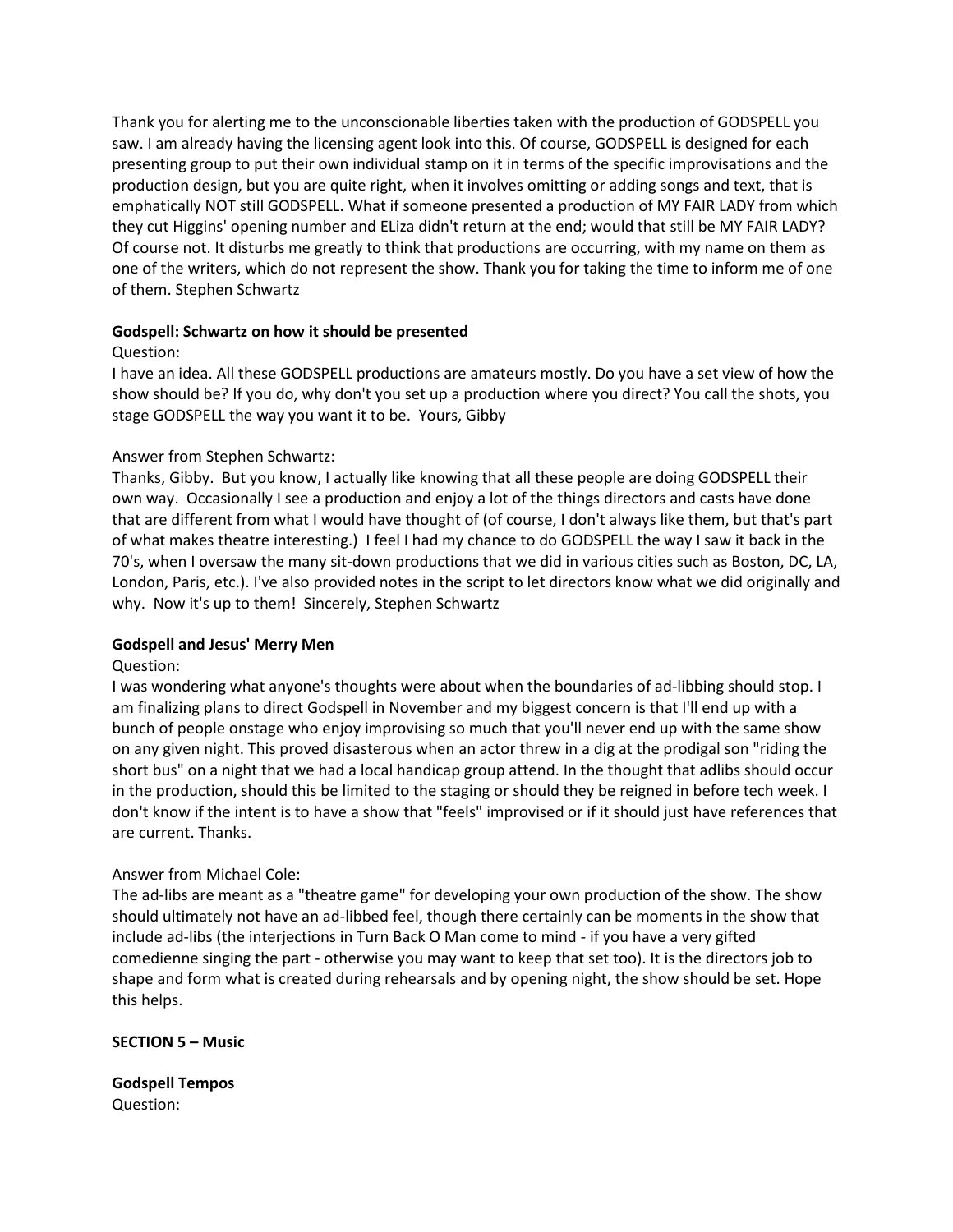I'm working on the music for an upcoming production of Godspell. I am using the 1997 London studio recording in which Stephen participated as a guide to the tempos. Are these the tempos as they should be done? Some of them seem a bit fast. Were they perhaps speeded up in order to fit everything on a single CD? I'm curious, especially about the Prologue and All For the Best. I don't think Danny Kaye will be showing up at auditions and I am dubious as to whether my cast should even try to match these tempos.

# Answer from Stephen Schwartz:

I haven't listened to the London CD recently, and I don't have it out here in LA with me. Some of the tempos may be fast. But in my experience, one almost always want to take tempos on stage FASTER than the tempos that feel comfortable on a record. But obviously, each director and musical director will come to his or her own conclusions about tempos. (I realize this answer is pretty equivocal, but so be it.) Stephen Schwartz

### **Orchestrations**

Question: May we use the new GODSPELL Orchestrations for our production?

#### Answer from Michael Cole:

Yes. To arrange for use of the orchestrations for the National Tour Cast version of GODSPELL by Alex Lacamoire, you should contact him at ALacamoire@mac.com. To arrange for use of the orchestrations for the 2000 Off-Broadway Cast version of Godpsell by Dan Schachner, you should contact him at danschachner@gmail.com.

### **Godspell Band Question**

#### Question:

I've heard that a theatre in my area may be doing GODSPELL shortly. I'm going to try out for the pit band. I've been drumming since I was 11 or 12 years old. (I'm 28 now) I used to read music, but I haven't donw that in years, so I play everything by feel/ear. I also have Cerebral Palsy. I know the drum parts for the GODSPELL score, but does it matter if I don't read? What do you think? Do you prefer the musicians reading the stuff or does that matter? Thanks, Andy.

### Answer from Stephen Schwartz:

Hi Andy: It will depend on the local musical director. But I think if you can play the feel of the songs, keep good time, and basically support the rest of the band and the actors, you are likely to be fine. A couple of the songs (like "Alas for You") require more specific cues and reading, so those you would have to learn by listening to the album, but again, that's very possible, if the musical director likes how you play and is OK with your learning the score by ear. Good luck! Sincerely, Stephen Schwartz

### **Godspell: Movie Orchestrations Used for Local Production?**

### Question:

I am in the process of renting the rights to Godspell and I'm wondering where I can find both the original pit band book and the movie orchestrations? I'm intrested in both because I'm going to use pit band for most of the show however, there are some songs in the movie that i really like the orchestration to for instance, Save the People, Day By Day and a few others. Stephen Schwartz, Godspell is the BEST! (can't understand why the prologue isn't included on broadway and movie albums though)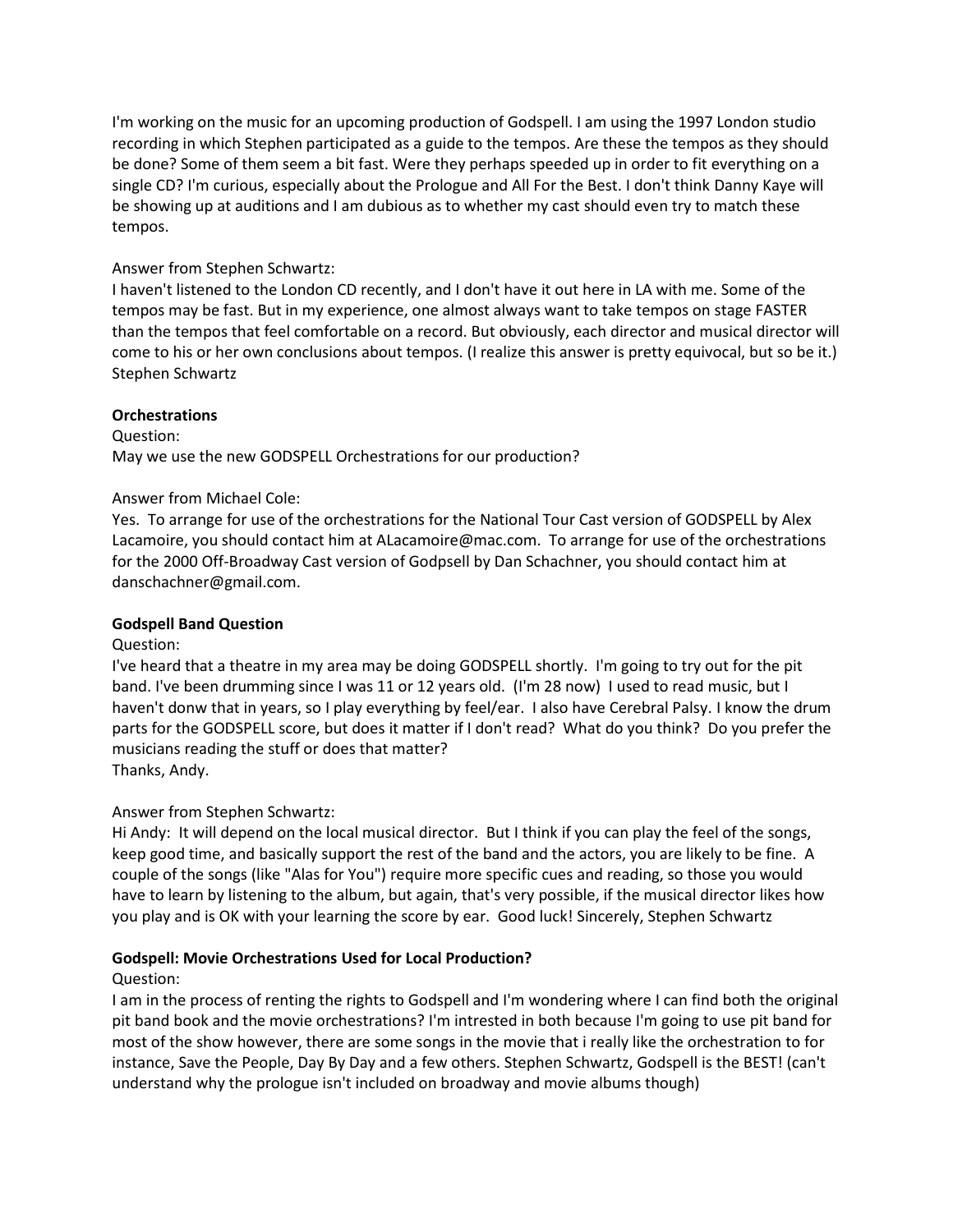#### Answer from Stephen Schwartz:

Thanks for your enthusiastic comments about GODSPELL. I am afraid though that it's not possible to get a copy of the movie orchestrations, which I did myself for the movie back in the '70's. Sorry. (You might be able to fake them by listening to the album; they're not too complicated.) As for the inclusion of the "Prologue" on the recordings: I made the decision to leave it off the original cast album because I was hoping the album might "cross-over" into the pop market and sell better without it, and in fact, that's exactly what happened. It's not on the movie soundtrack because it wasn't in the movie; a different prologue, non-musicalized, in which we meet the individual characters, is in the movie. The Prologue does appear on the recent London album done for TER Records. Best of luck with your production. Sincerely, Stephen Schwartz

### **Incidental music for Godspell**

#### Question:

Dear Mr Stephen Schwartz, Later this year I shall be performing as a musician in a production of Godspell. I'm aware that show is often performed with much ad lib in the script, but what are the rules governing the music? The director (a very good one), has suggested that I write incidental music for scene changes etc. Although I often write music for theatrical productions, I don't see that there is any need to in the case of Godspell. I would be grateful to know your opinions on the matter. Yours Sincerely, Richard John.

### Answer from Stephen Schwartz:

Dear Richard John: Scene change music? Really? There aren't actually any scene changes in GODSPELL, and I don't think I've ever seen a production with an elaborate enough set to necessitate them. But many productions I have seen have had incidental music added for various parables ("Prodigal Son" and "Good Samaritan" particularly, plus the "There once was a king" narration, which is usually done as a rap or hip hop number these days). Obviously, if you're adding music, I think it should be based on one or more of the songs in the show, unless you're using amusing references to other well-known songs or pieces of music. I hope this response is helpful and doesn't confuse you further, and I wish you the best with your production, Stephen Schwartz

Dear Mr Schwartz, Thank you for your informative and useful response. Scene changes was the wrong phrase to use (apologies), I meant to say incidental music during the dialogue. Yours Sincerely, Richard John

### **Original Godspell band positioning on stage**

### Question:

My name is Martin, and I am Musical Director for an upcoming production of Godspell here in Australia. We are using the small instrumental ensemble as originally used in the show. I have a question regarding the positioning of the band in the original off-broadway productions of the show. Were the band onstage, or in an orchestra pit? Our small theater has no pit, so I am interested in how this has been handled in the past. I recall reading somewhere that the band were behind the wire fence at the back of the stage in the original set..is this correct? Thanks so much for your help. God Bless, Martin.

### Answer from Carol de Giere:

I interviewed Stephen Reinhardt, the original music director. He told me stories about sweltering under the lights because the band was on a raised platform, and yes, towards the back of the stage. Cherry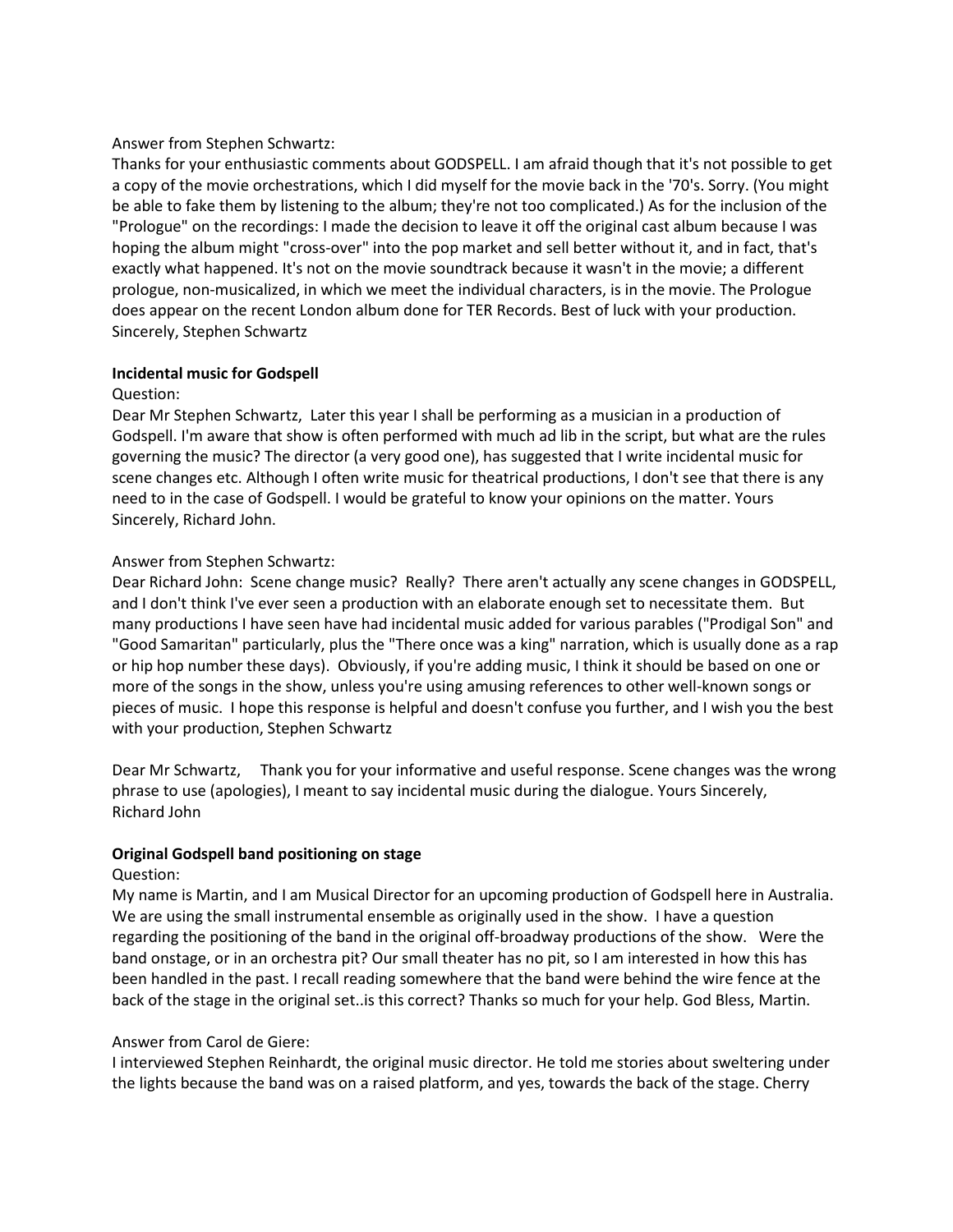Lane had a very small theatre and so they did the best they could with the set up. Have fun with your production. Carol de Giere.

### **Godspell: Script Typo/Laura Nyro**

### Question:

The instructions "a la Laura Lyros" begin the musical number "Bless the Lord" in Godspell. I've done a web search and come up with nothing. Could you help?

# Answer from Stephen Schwartz:

"Laura Lyro" is an old, irritating typo, which would be funny if it weren't so embarrassing. It stems from the days when I did not proofread published music of mine carefully on the naive assumption that it would be done correctly; I have since learned to proofread at least twice. In any event, the direction should read "a la Laura Nyro" -- Laura Nyro was of course the famous singer/songwriter of the late 60's and early '70's whose hits included "Stony End", "Stone Soul Picnic", "Eli's Coming", and songs like "Wedding Bell Blues" and "Save the Country", the feel of which were very influential on me as a writer and particularly on "Bless the Lord". If you don't know her work, do yourself the favor of getting a copy of her classic album "Eli and the Thirteenth Confession" on Columbia Records. Also good are her eponymous first album, "Laura Nyro" and the third album "New York Tendaberry." Thanks for the question and the opportunity for me to clear this up; I'm going to take the liberty of posting this reply on the bulletin board, lest others misunderstand the same typo. Yours truly, Stephen Schwartz

# **Godspell Vocal Parts and updating lyrics**

# Question:

Hi Stephen, I'm preparing Godspell for our high school production now, and I have a question. I've noticed that the vocal parts in the score I purchased are different from those in the script. The part I'm working on now is Save The People around m. 79. Which is correct? Is it the score I bought from Hal Leonard, or the script? Also: What is your opinion on updating the lyrics? (thy and thou etc...) A student just asked if that was possible, and I said I'd ask. Thanks for your time. Matt Koller

# Answer from Stephen Schwartz:

Dear Mr. Koller: I assume you are talking about the voicing (is the F# on top or not?) Because GODSPELL is performed by casts of such varying sizes and vocal abilities, I've learned it's most effective to assign back-up vocals based on the best possible ranges for that cast to make the best possible sound. Much is at the discretion of the musical director. In other words, use the chords as shown in the vocal parts, but let the abilities of your cast determine the exact voicing.

In terms of updating the lyrics: After thinking it over, I would prefer not to. The lyrics for the most part are directly from the Episcopal hymnal, and thus have a slightly archaic feel to them. If you start changing "thou" to "you" and "wilt" to will", where do you stop? Do you rewrite words like "forswear"? Does the title of "We Beseech Thee" become "We Beseech You"? It sort of loses some flavor, don't you think?

Thank you for your attention to detail. I hope your production goes well; please give my best regards to your cast and staff. Sincerely, Stephen Schwartz

**Godspell - Day By Day** Question: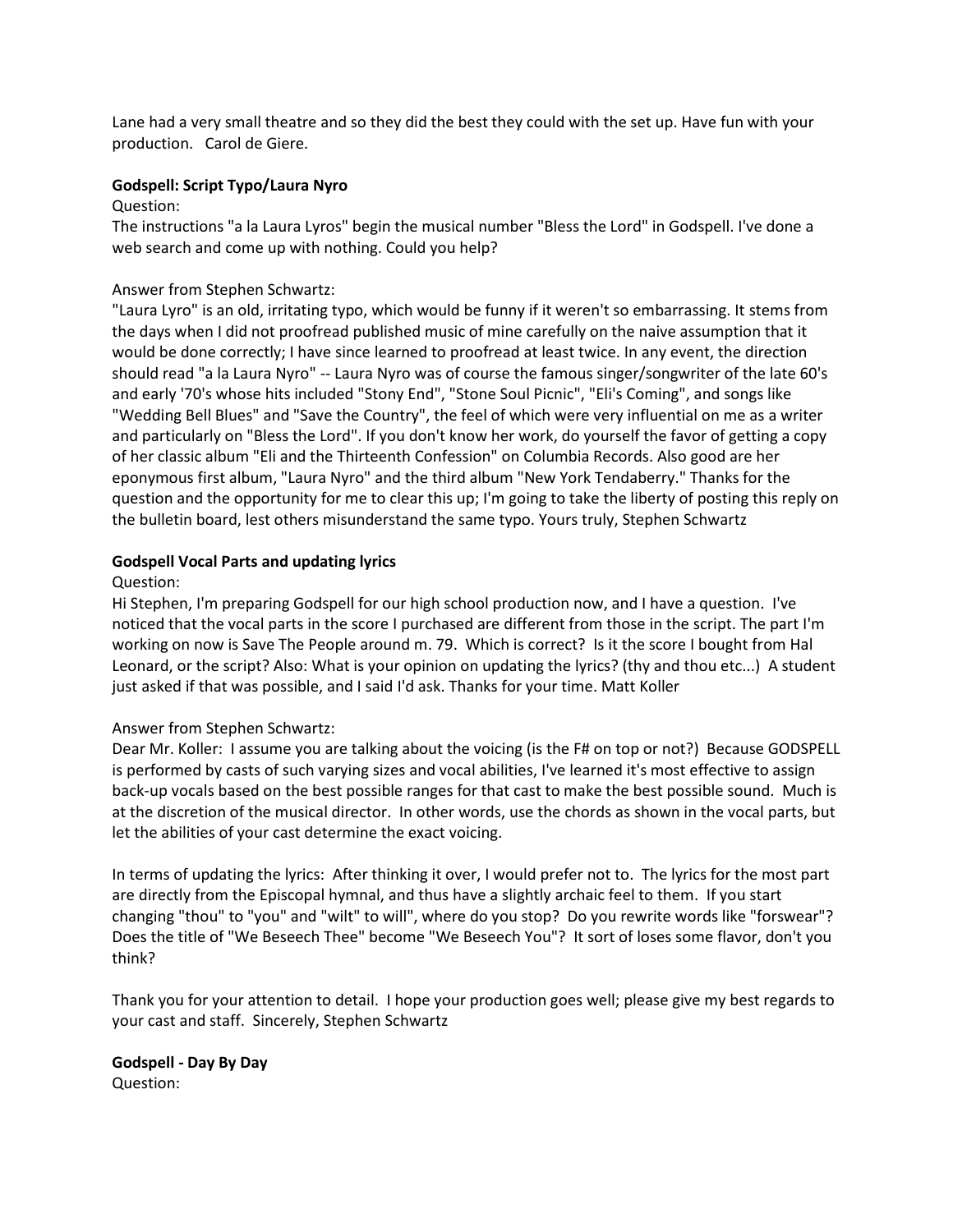I was wondering if you can tell me why the original Godspell recording of Day By Day is shorter than what is written in the score. Directing this show, would it be ok to take out one of the verses? It is in the near beginning of the song when the entire cast sings it twice in Unison - then they break into parts after that.

# Answer from Stephen Schwartz:

Dear Lizzy: Stephen is out of the country and will not be able to respond to posts until after November 7th. In answer to your question: I don't have the music here at home, but my guess is that the version done for the recording was shortened for radio play. Stephen wanted the album to cross-over and become a popular hit (which it did). This is also why the Prologue wasn't included on the album. In terms of cutting the song for the show - I imagine Stephen would prefer the song to be done in its entirety. Since we can't get an answer from Stephen, I think it will be best to play it safe and do the all verses. Is there a specific reason why you want to cut it? The song works so well as is? If you have a compelling reason, maybe we could consider it - but my instinct is that Stephen would prefer that song to be done as is. Thanks for your understanding. Michael

# Comment from Forum Visitor:

This is good advice. In voice lessons I was always told if I was singing the same thing more than once, I should figure out WHY and make different choices for each repetition. So in the case of Godspell, I would suggest making a choice for the repetition that supports the staging, the dramatic arc of the song, etc. Thanks for the good advice.

# **On the Willows / Judas**

Hi, I am directing Godspell for the second time and I was in it once. In doing a little research I have seen where Judas has in some productions sung On the Willows. I believe that the struggle that Judas has with betraying Jesus is not all about the 30 pieces of Silver but more about that they both have a common goal and Judas disagrees with how to go about it. with minor changes to the order and dialog, Judas can be kept on stage to sing On the Willows which to me, is a great vehicle for him to display that inner struggle. My concern is, have I over-thought this? Or do you think it will work? Frank

Dear Frank: I had a chance to ask Stephen about this. He said it works very well to have Judas sing On the Willows, but he will need to see what you have in mind in terms of making any changes to the order and dialogue. If you can do the script/dialogue as is and still have Judas sing the song, fine. But any changes must be approved by Stephen - so if you are still considering them, send them to me at [office@stephenschwartz.com](mailto:office@stephenschwartz.com)

### **All for the Best**

### Question:

Hi there, I am a director about to start on a production of Godspell with my uni. I was wondering whether you thought it was vital that All for The Best was performed by Jesus and Judas or if it could be performed by other cast members. Also could the role of John the Baptist/Judas be taken by a woman? I'm keen to know your thoughts on this. Thanks so much! Princess

### Answer from Stephen Schwartz:

Dear Princess: Yes, I think it is important that "All for the Best" be performed by Jesus and Judas. The number was added to the show specifically to set up the relationship between them (the rivalry and the friendship), so that Judas' betrayal in the second act would resonate more deeply. Judas has to be slightly more important to Jesus than the other disciples (that's why the character doubles as John the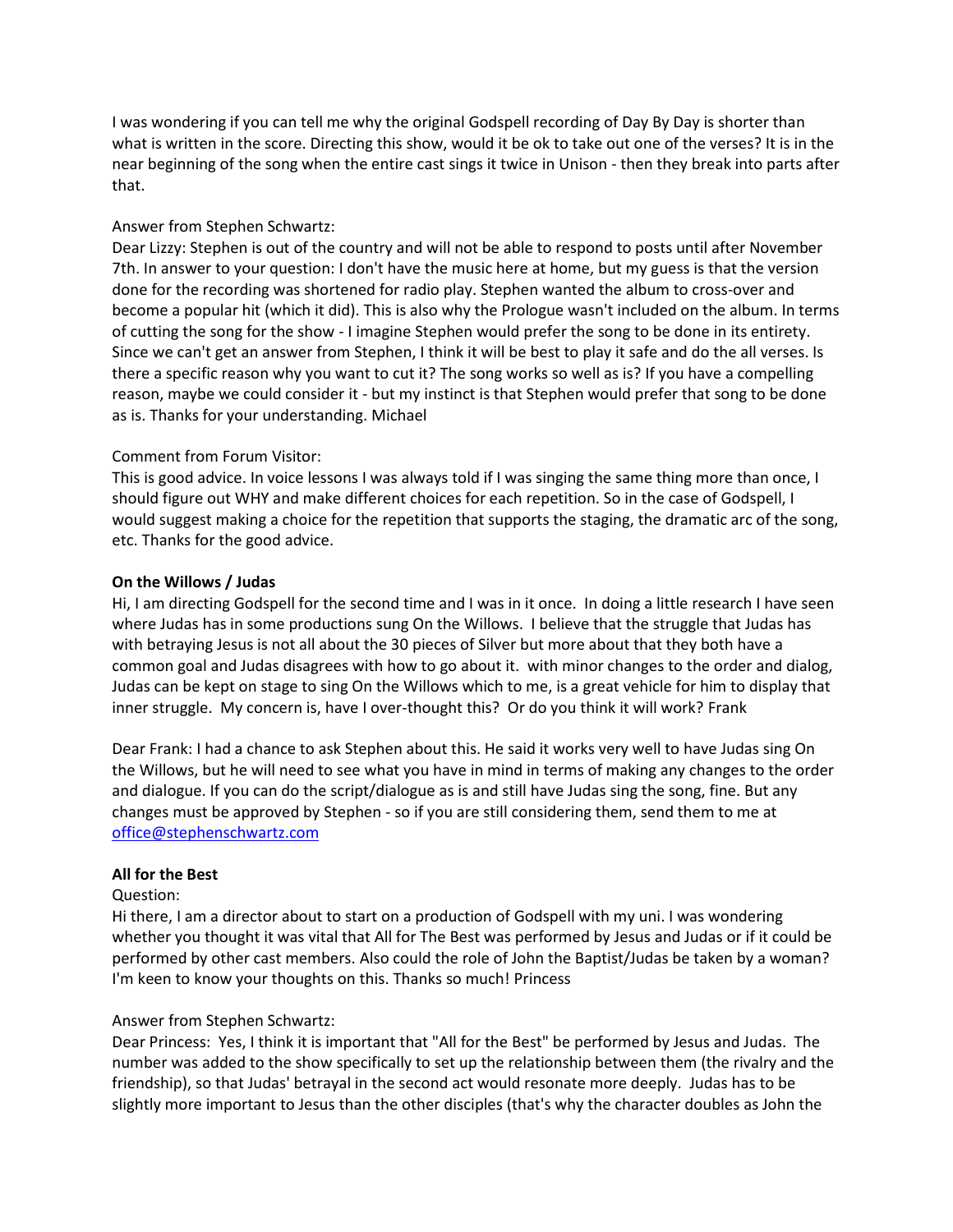Baptist), and their doing the number together contributes to that. However, I don't have a problem with either Jesus, Judas, or both being played by females, if that's what the casting realities for your production demand. Good luck with your show, Stephen Schwartz

# Princess responds asking if he changed his mind since this post:

Dear LM: I think some specific problems arise. For instance, the moment when Judas says "Oh, Jesus Chr ..." and Jesus slaps him across the face, during the "turn the other cheek" section. I don't think it will work if Jesus is slapping a woman across the face, so that moment will have to be given to someone other than Judas, which is a loss. Less importantly, Judas' slightly randy ad libs re the Sonia character ("Let me chastise the vixen", etc.) obviously won't work and will have to be reassigned or eliminated. I would also try to be very careful, in the playing of it, to make sure there is no hint of sexual tension between Jesus and Judas or of any physical desire -- particularly during the kiss at the betrayal.As you can see, I think casting Judas as a woman poses problems, and I don't recommend it. But if your production is determined to do so, I hope you will keep the above caveats in mind.

# Answer from Stephen Schwartz:

Hmmm. I see what I meant. OK, I guess I should have given this more thought. Maybe I was responding to the idea that they would both be played by females in this production. But actually, as I think about it more, I guess I feel that by now the show is well-known enough that a production where Jesus was male and Judas was female (or vice-versa) would be interesting, as long as no sexual or romantic subtext existed. I'm not sure I would go along with it for, say, a NY revival or a national tour, but for for a single specific local production, particularly at a school, I can see that it would be interesting. Sincerely, Stephen Schwartz

# **SECTION 6 - Magic Tricks**

### **Godspell magic tricks**

### Question:

I am currently directing a high school production of Godspell, and I was curious if anybody out there has the props needed for the various magic tricks that Jesus performs and if you'd be willing to lend them out us for a couple months. If not, if there's anybody that can point me in a direction to get the magic tricks that would be great too. Thanks a lot Aaron Knudsvig

### Answer from Carol:

The tricks that are called for in the script are available at most any magic store or from any one of several online merchants.

I just found a cool source for magic props, including the "appearing cane" and others. So this is for anybody who is looking: If you click through from the magic link at <a href="http://www.musicalschwartz.com/godspell-productions.htm" target="\_blank">http://www.musicalschwartz.com/godspell-productions.htm</a>I get a little credit.

### **Godspell: Magic Cane**

### Question:

Hey... I'm doing a production of Godspell in Poughkeepsie, Ny. I went to the New York Public Library for the Performing Arts and saw the original productions of Godspell on film. I had a question though in All For the Best how did Jesus' cane and John's cane just appear out of what seems to the audience like nowhere. Thanks for your time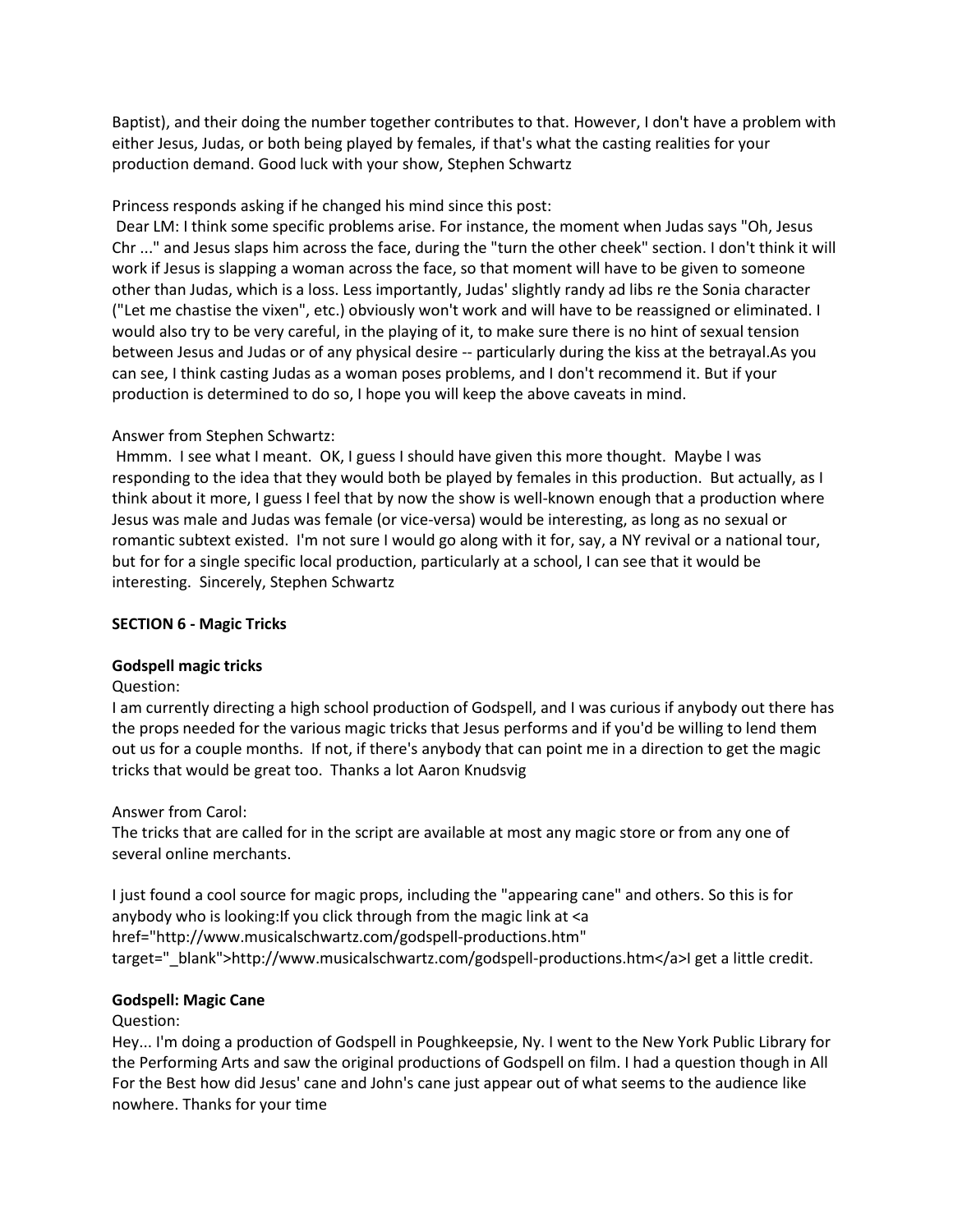### Answer from Stephen Schwartz:

Ah, the old magic cane trick gets them again. These canes are standard magician/vaudeville items and can be purchased at magic supply stores such as Tannen's in New York City. (They are inexpensive.) Basically they are rolled up, small enough to fit in one's closed fist, and they have a trigger on them that makes them pop open. One simply pushes the trigger mechanism at the right time and Pop! A cane in the hand. (I don't think I'm giving away anything overwhelming to reveal it -- it's similar to the pop-up flowers that get used to illustrate the "lilies of the field" speech.) Sincerely, Stephen Schwartz

# **SECTION 7 – School or Community Concerns**

# **Godspell in Public Schools**

# Question:

I'd like to do the Broadway jr. version of Godspell at my middle school. This production is an extra curricular activitey. First I was told I could do this production. Now it is being questioned because of the religious content. Is there anyone who has faced this kind of problem and could offer some words of wisdom to help me explain the reasons why is should be allowed?

# Answer from Tom Sloan Peters:

To the teacher directing Gospell: I am a high school theatre teacher and in the past I faced those same objections. I was able to produce the show and eventually everyone loved it. To prepare my side of the situation I found a wonderful article in Dramatics Magazine dating back to 1974. The article had interviews with Tebelak and Shwartz and it talked of Godspell in terms of community building and of working as a group to achieve a greater good. It helped the school administration to understand the point of the show. Godspell doesn't have to be about religion, but about overcoming our differences to create a better world. Also when I was searching through Dramatics magazine I was able to check their high school play survey and I found that Godspell is one of the top ten musicals performed in high schools for the past 25 years. Godspell is a very mainstream show in American schools. The book that Stephen told you to look up is actually called FEAST OF FOOLS by Harvey Cox. It will help with your understanding of the play GODSPELL. There are some great ideas in the book about humor and the church. The chapter that is most relevant to Godspell is called "Christ the Harlequin." If the book is out of print, check with the Harvard Divinity School. That is where I purchased my copy.

# Best of luck to you and I hope you have a nice production Tom Sloan Peters

# Answer from Stephen Schwartz:

Dear Mr. Peters: I cannot begin to thank you enough for your contribution to this recent discussion about GODSPELL, particularly for supplying the information about the specific title of the book by Professor Harvey Cox. (Having written an entire number about the Feast of Fools for THE HUNCHBACK OF NOTRE DAME, it embarrasses me enormously that I didn't remember the title.) This is a use of this "bulletin board" at its best, and I greatly appreciate your taking the time to supply this information. Yours gratefully, Stephen Schwartz

NOTE: In the fall 2008, the book "Defying Gravity: The Creative Career of Stephen Schwartz, from Godspell to Wicked" was published, and now serves as a resource for background material on the intent of Godspell's creators.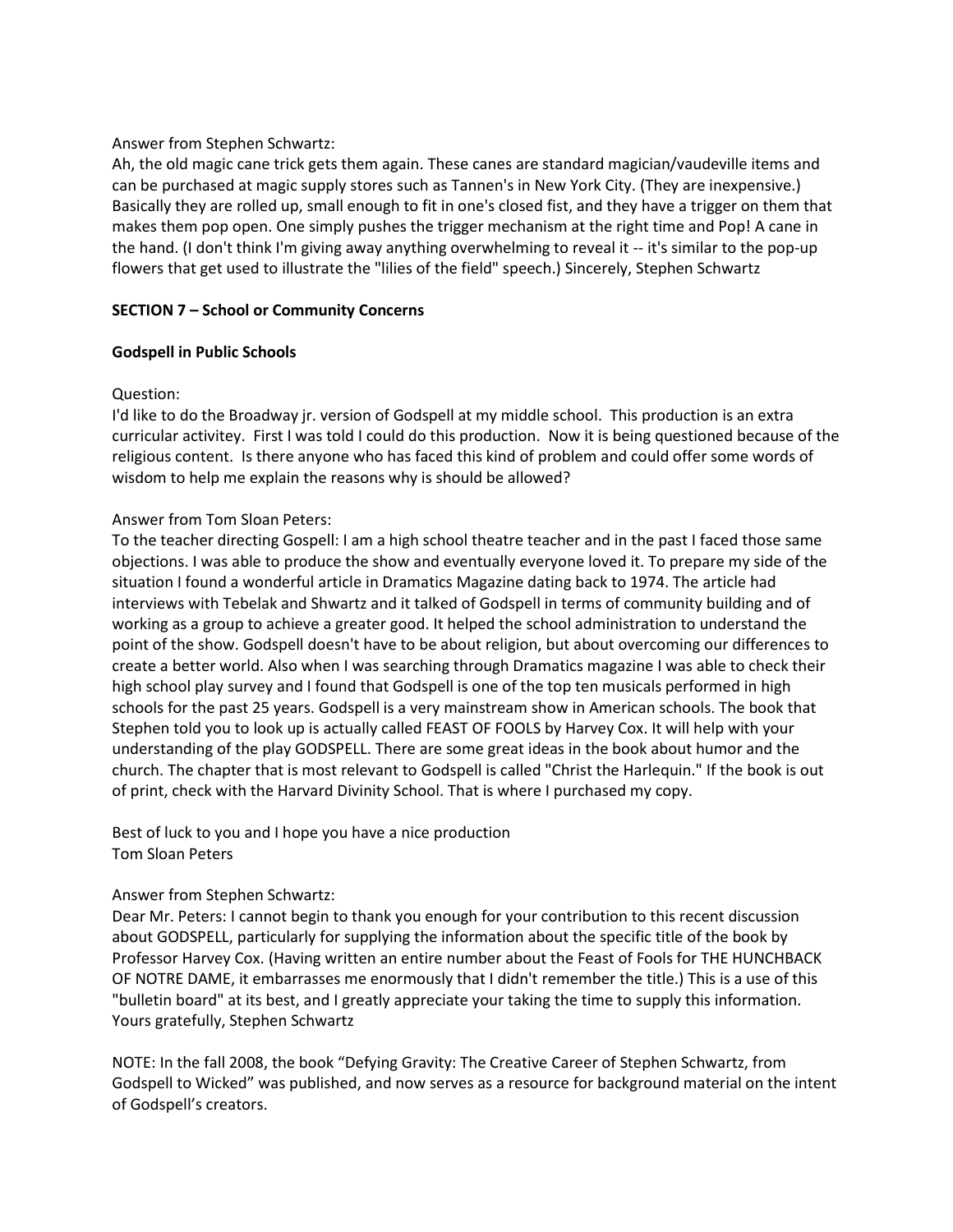### **SECTION 8 - OFFICIAL DIRECTORS NOTES FOR GODSPELL**

GODSPELL - Note from the director - this note is included at the front of all current scripts - if your script does not include this note, please contact the licensing company to request the current script.

Script Notes and Revisions by Stephen Schwartz 1999 AUTHOR'S NOTE TO THE DIRECTOR

GODSPELL is a deceptively difficult show to direct.

This is primarily because much of the dramatic action, and virtually the entire action of the first act, is sub-textual. The text of Act One is, after all, essentially just a series of lessons and parables in what appears to be no particular order. And while Act Two follows more typically the Passion story, with such familiar scenes as the interrogation of Jesus by the Pharisees, the Last Supper, Gethsemene, and so on, it is still interspersed with stories and teachings.

So it is easy for the show to appear formless, or worse, for the ten performers to degenerate into ten stand-up comics vying with one another for laughs and attention. This is the diametric opposite of what GODSPELL is about.

Above all, the first act of GODSPELL must be about the formation of a community. Eight separate individuals, led and guided by Jesus (who is helped by his assistant, John the Baptist/Judas), gradually come to form a communal unit. This happens through the playing of games and the telling and absorption of lessons, and each of the eight individuals has his or her own moment of committing to Jesus and to the community. When Jesus applies clown make-up to their faces after Save the People, he is having them take on an external physical manifestation that they are his disciples, temporarily separating them from the rest of society. But the internal journey of each character is separate and takes its individual course and period of time. Exactly when and why this moment of commitment occurs is one of the important choices each of the actors must make, in collaboration of course with the director. At the end of the first act, the audience is invited to join the community through the sharing of wine (or grape juice), mingling with the actors during the intermission.

In the second act, after an opening number that continues the sense of playfulness and includes some good-natured teasing of Jesus by his followers, Jesus announces: This is the beginning.• By this he means that now that the community has been formed, they are ready to move through the challenging sequence of events leading to the Crucifixion. When Jesus removes their make-up, just prior to the Last Supper, he is saying that they have assimilated his teachings into themselves and no longer need the outward trappings that brand them as disciples. And when Jesus is taken from them at the end, the rest of the company remain fused as a community, ready and able to carry forth the lessons they have learned.

If this basic dramatic arc is not achieved, GODSPELL does not exist; no matter how amusing and tuneful individual moments may be, the production has failed.

A few other general issues: It is important that Jesus be the leader at all times, that the energy and attitude of each game come from him, particularly in the first half of the first act. Even when a game or parable is initiated by another of the troupe, there should be a clear sense that it is done for and with the master's approval. It is easy for the show to appear to be Jesus and his Nine Zany Friends; this is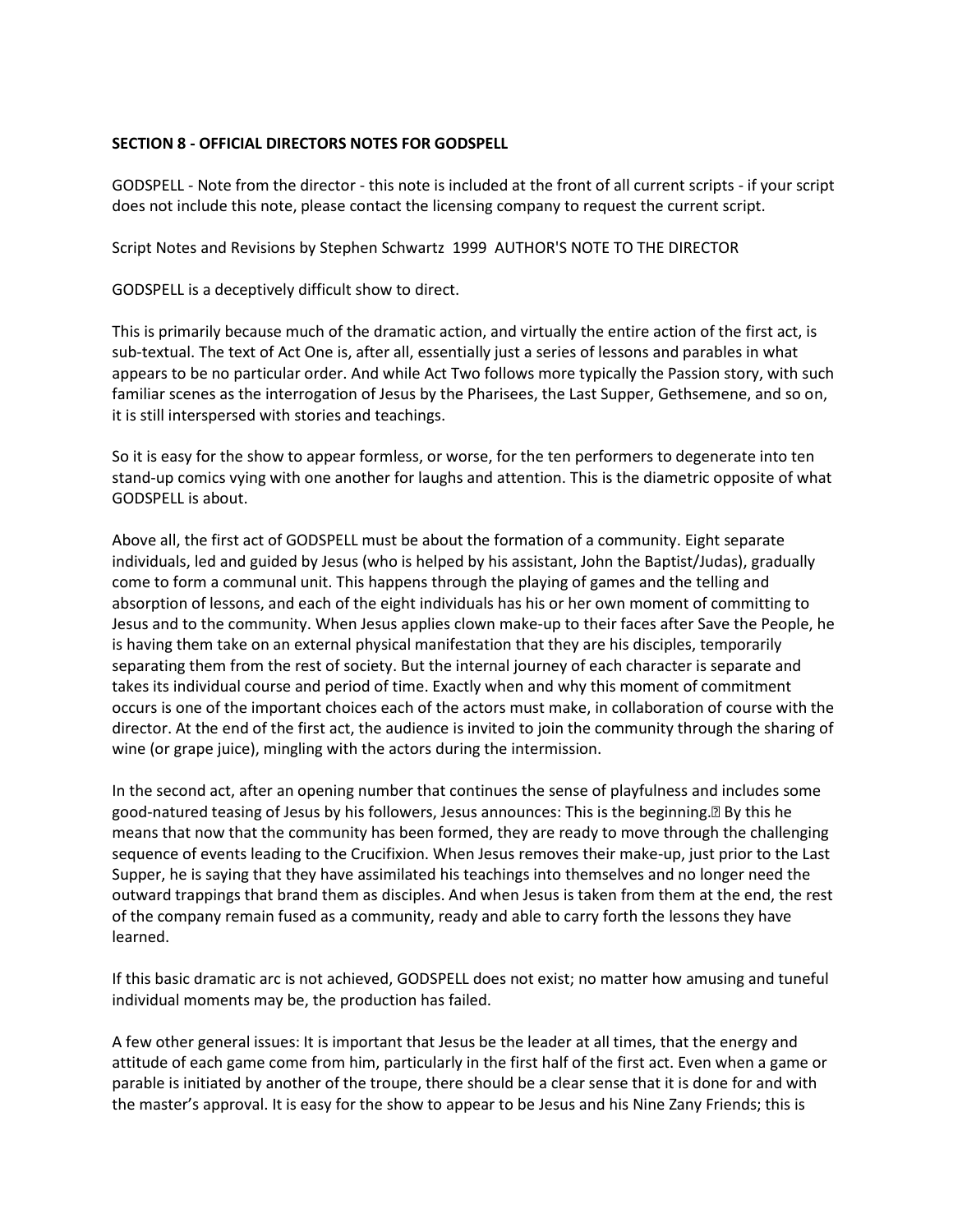wrong. If a misplaced reverence for Jesus causes him to be played as too serious or passive, the balance of the show is distorted. He is, if you will, the Chief Clown, and must drive the action at all times.

Since we are on the subject of the character and personality of Jesus, it seems appropriate to discuss issues of casting at this time. The original production of GODSPELL was performed by a cast of five men and five women. While many productions have been done with a different gender balance or with more or less people, the script reflects the original cast breakdown. In the script, other than the characters of JESUS and JOHN THE BAPTIST/JUDAS, the characters are called by the first names of the original cast members. (For purposes of the program, the first names of the actors in each individual production may be substituted.) In any given production, each actor will bring his or her own personality traits to the character, but it is important for the director to look for certain salient personality characteristics when casting each role. This allows the individual cast members to be different enough from one another for the audience to distinguish them, and it makes the specific assignments of lines in the script make sense from a personality and character arc point-of-view. Following is a brief description of each of the character types:

JESUS -- Must be the most charismatic individual in the cast. High energy, charming, funny, gentle but with strength. He is the sort of person others instinctively follow.

JOHN THE BAPTIST/JUDAS -- He has attributes of both Biblical figures: he is both Jesus? lieutenant and most ardent disciple and the doubter who begins to question and rebel. Like Jesus, he is also charismatic, but in more of an overt revolutionary way. Usually played by someone handsome and masculine, with an undertone of sexuality. He is the most seriousâ€• and intellectual of the group, though as with all the actors, he must still possess a good sense of physical comedy.

JEFFREY -- Very high energy. Impish and playful. In the original, he played several musical instruments, including concertina and recorder.

LAMAR -- Not the brightest in the bunch, he is a little slow on the uptake. But there is a great sweetness and innocence about him. Because he sings All Good Giftsâ€•, he must be a very good singer.

HERB -- The comedian, the class clown. The guy who can do a hundred voices and imitations. Can be a little older or more heavy-set. This is also the role that sings the least, so it is wise to cast it for a comedian rather than a vocalist.

ROBIN -- A bit of a tomboy, but basically open and sweet. She is the first of the group to commit to following Jesus in the song Day by Dayâ€•.

JOANNE -- The confident one, the show-off. The first one to volunteer, sometimes she jumps in before she really understands what's going on.

PEGGY -- The shy one. Sometimes a little slow to get things, but when she does, she commits all the way. Has an earth motherâ€• kind of warmth to her.

SONIA -- Sassy and slightly cynical, the most urban of the group. Also the sexyâ€• one, but her sexiness contains a large element of put-on, in the manner of Mae West or Madonna (who in fact once played this role.)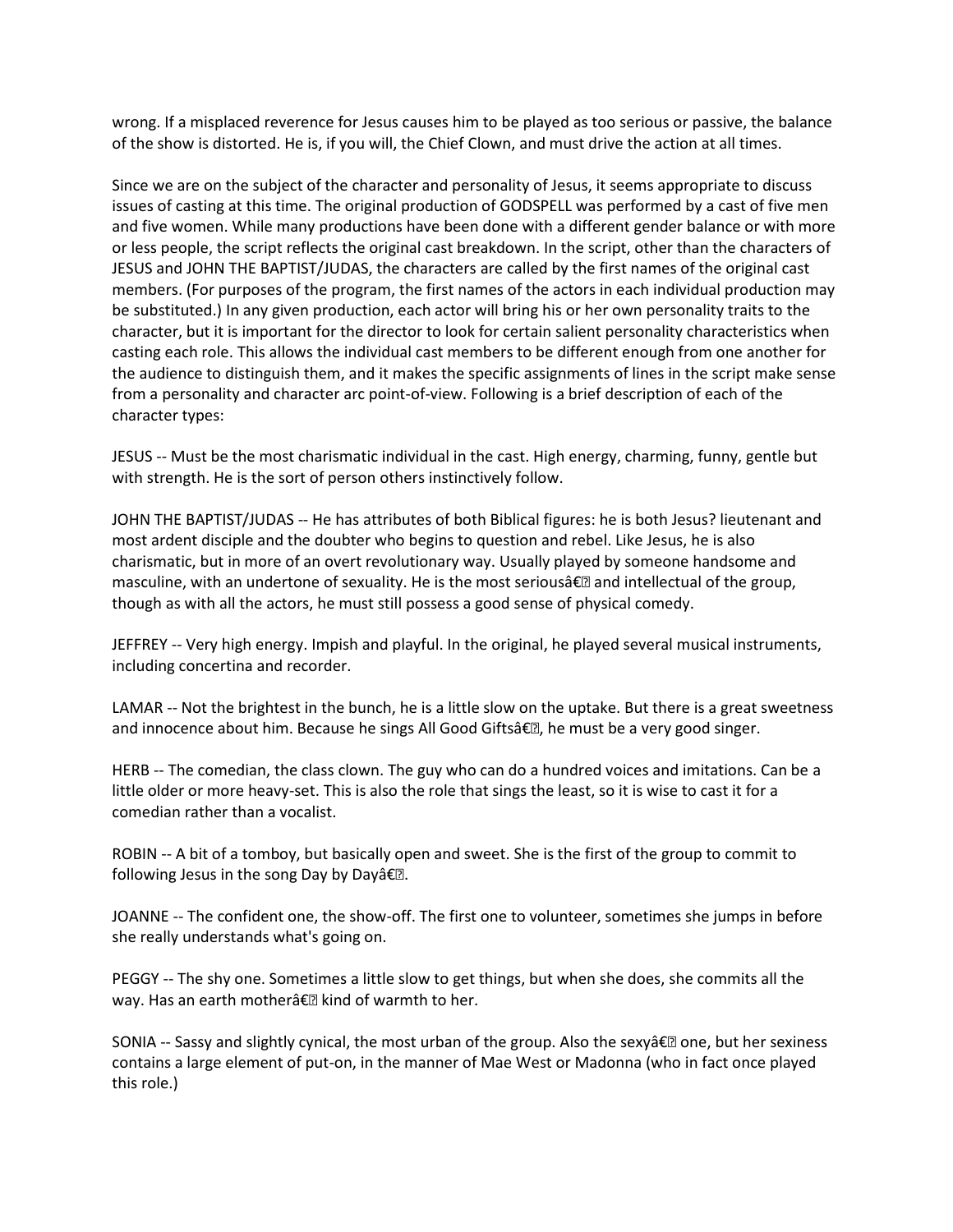GILMER -- The female equivalent of the class clown. Goofy and a cut-up. This is the female role that sings least, and therefore should be cast with a strong comedienne.

In addition to each individual being able to stand out, it is important that all be able to function as an ensemble, without any feeling that any one (other than Jesus) stands out above the others.

The style of playing is also important to mention. We used to tell cast members in the original production to imagine that the audience was composed of half adults and half children, some of whom were blind and some of whom were deaf. The parables had to be made clear and entertaining to each of these groups. Thus the use of both sophisticated verbal humor and broad physical comedy, to appeal to all the age groups, and the reliance on acting out the stories visually (for the deafâ€• members of the audience) and through the use of different voices and sounds (for the blindâ€• members of the audience.

A last issue to discuss here is that of level of production values and tone. When John-Michael Tebelak first conceived and directed GODSPELL, it was set in a distinctly urban and gritty environment -- a brick wall at the back and a high chain-link fence that enclosed the action and suggested an inner-city playground. Three unfinished wooden planks and two sawhorses provided the rest of the scenery. All of the props and costume add-ons used in the show came out of garbage bags on stage or were hanging on the fence at the top of the show. In other words, there was an emphasis on simplicity, on Theatre of Poverty, on theatrical magic created by the actors without production valuesâ€•. Above all was the sense of fun and beauty created from urban garbage, like the Watts Towers in inner-city Los Angeles. The lighting, while colorful, was deliberately rudimentary. In other words, if the set looks too pretty― or designed, the lighting too elaborate, or the production too polished, the essence of the show has been lost. And while the setting need not be a graffiti-covered inner-city lot, a feeling of urban blight and poverty is integral to the mood of the show.

In the script that follows, I will attempt to include stage directions that describe what was done in the original production and discuss the underlying idea and purpose of the action. While a creative director is free to alter the specifics, it is important to remain true to the subtextual content, motivations, and dramatic structure. -- Stephen Schwartz

### **ADDITIONAL RESOURCES**

See also other Godspell sections, especially Godspell Songs for song details and the use of "Beautiful City."

Licensing agencies [http://www.mtishows.com/show\\_detail.asp?showid=000217](http://www.mtishows.com/show_detail.asp?showid=000217)

and <http://www.theatre-maximus.com/home.asp>

Video

The New York City Library for the Performing Arts has a couple of video recordings of early New York productions. Directors and scholars may inquire about viewing one of these to get a better idea of the original spirit and physical humor of the show. It is not available outside the library. <http://www.nypl.org/locations/lpa/theatre-film-and-tape-archive>